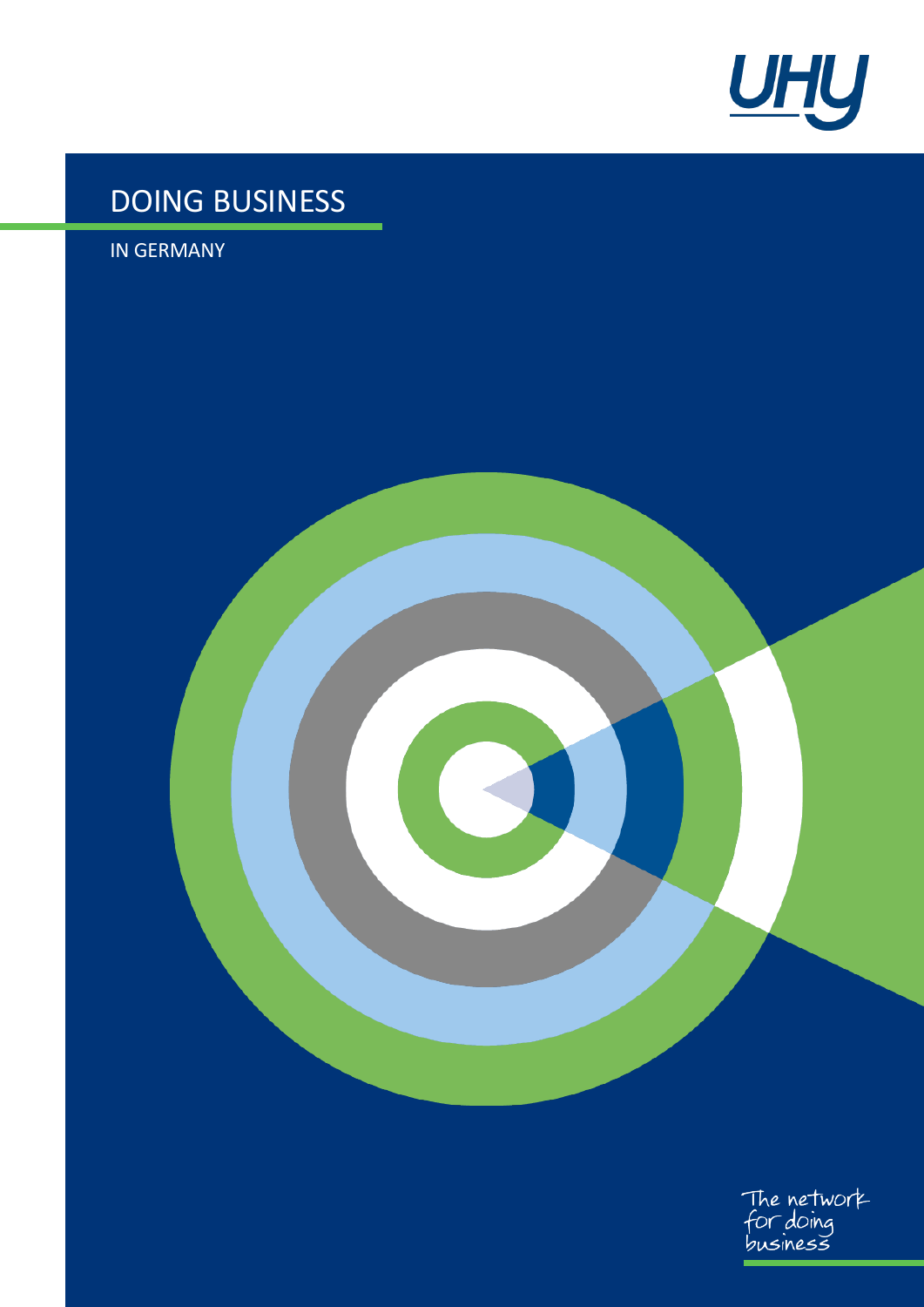| <b>CONTENTS</b> |  |  |
|-----------------|--|--|
|                 |  |  |

| $1$ – Introduction                | 3  |
|-----------------------------------|----|
| 2 - Business environment          | 4  |
| 3 - Foreign Investment            | 9  |
| 4 – Setting up a Business         | 11 |
| $5 -$ Labour                      | 16 |
| $6 -$ Taxation                    | 19 |
| $7 -$ Accounting & reporting      | 29 |
| 8 – UHY Representation in Germany | 32 |

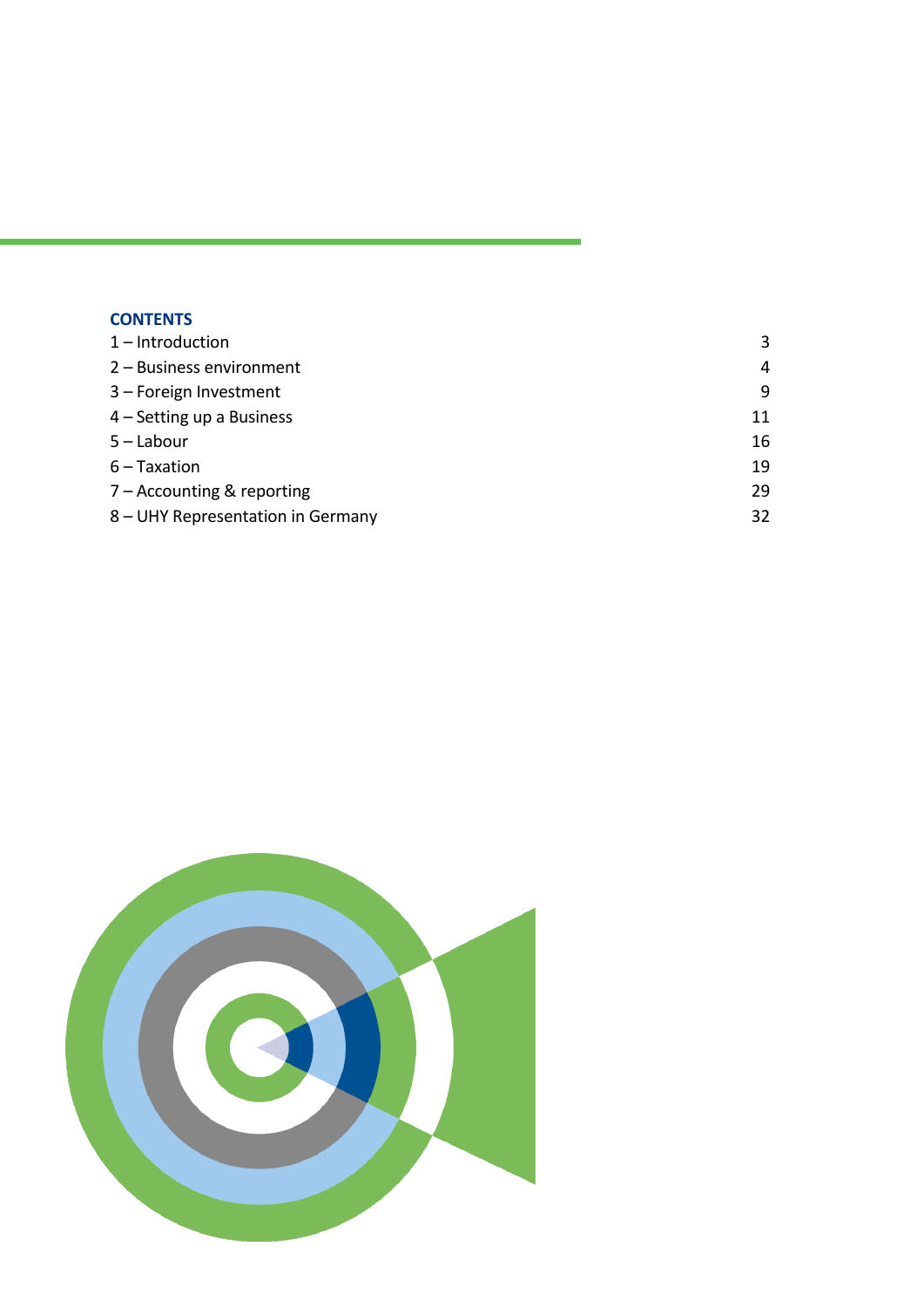# <span id="page-2-0"></span>1 – INTRODUCTION

UHY is an international organisation providing accountancy, business management and consultancy services through financial business centres in around 90 countries throughout the world.

Business partners work together through the network to conduct transnational operations for clients as well as offering specialist knowledge and experience within their own national borders. Global specialists in various industry and market sectors are also available for consultation.

This detailed report providing key issues and information for investors considering business operations in [Germany](#page-0-0) has been provided by the office of UHY representatives. A detailed firm profile for UHY's representation in Germany can be found in section 8. You are welcome to contact individual firms for any inquiries you may have.

Information in the following pages has been updated so that they are effective at the date shown, but inevitably they are both general and subject to change and should be used for guidance only. For specific matters, investors are strongly advised to obtain further information and take professional advice before making any decisions. This publication is current at January 2015.

We look forward to helping you do business in [Germany.](#page-0-0)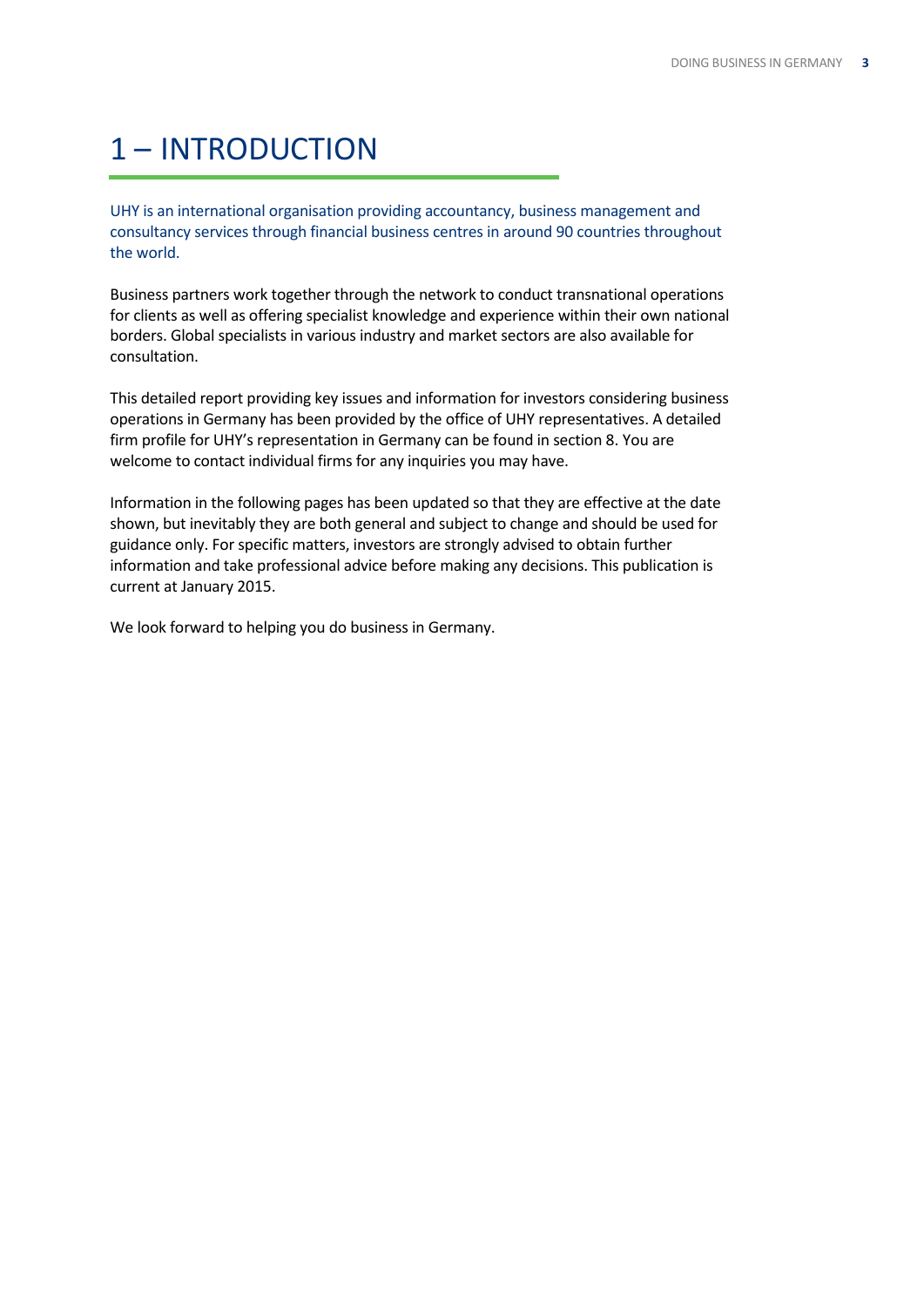# <span id="page-3-0"></span>2 – BUSINESS ENVIRONMENT

## **GEOGRAPHY AND CLIMATE**

Germany is located in the centre of Europe and is one of the largest European countries.

Neighbouring countries are Poland, the Czech Republic, Austria, Switzerland, France, Luxembourg, Belgium, the Netherlands and Denmark.

The capital of Germany is Berlin. However, the main business centres are Hamburg, North-Rhine Westphalia (Cologne, Düsseldorf), Frankfurt, Stuttgart and Munich. International airports are located in all of these cities. Germany also has access to the North Sea and the Baltic Sea. The port of Hamburg is one of the largest container transhipment centres in Europe.

Germany belongs to the temperate climate zone of Central Europe, where the climate is mild. In general, summers are not too hot and in winter, temperatures are around freezing with rare snowfalls. The average annual rainfall is 800mm; the average annual temperature is 10°C.

### **CONSTITUTION AND GOVERNMENT**

Germany is a parliamentary democracy with a pronounced federal structure.

Legislative and executive powers are divided between the federation and the 16 federal states, namely Baden-Württemberg, Bavaria, Saarland, Rhineland-Palatinate, Hessen, Thuringia, Saxony, Saxony-Anhalt, North-Rhine Westphalia, Lower Saxony, Berlin, Brandenburg, Bremen, Hamburg, Schleswig-Holstein and Mecklenburg-Vorpommern. The federal parliament has responsibility for national matters such as international affairs, defence and economic policy and taxation. The legislatures of the 16 federal states are responsible for issues such as education and property.

At the federal level, the most important legislative institutions are the *Bundestag* (federal parliament) and the *Bundesrat* (the upper house representing the federal states). Whilst the power of the German president is limited to representation, the position of the chancellor is fairly pronounced.

The country's constitution is based on the Basic Law passed in 1949. Upon reunification in 1990, its applicability was extended to the states of the ex-German Democratic Republic (GDR).

German legislation is modelled on the old Roman system and has no resemblance to the Anglo-Saxon legal system.

### **DOMESTIC MARKET**

| POPULATION, SIZE AND LANGUAGE |                                                                |
|-------------------------------|----------------------------------------------------------------|
| Population                    | 80.7 million inhabitants                                       |
| Land area                     | 357,112 square kilometres, measuring 885 kilometres from north |
|                               | to south and 595 kilometres east to west                       |
| Population density            | 229 inhabitants per square kilometre                           |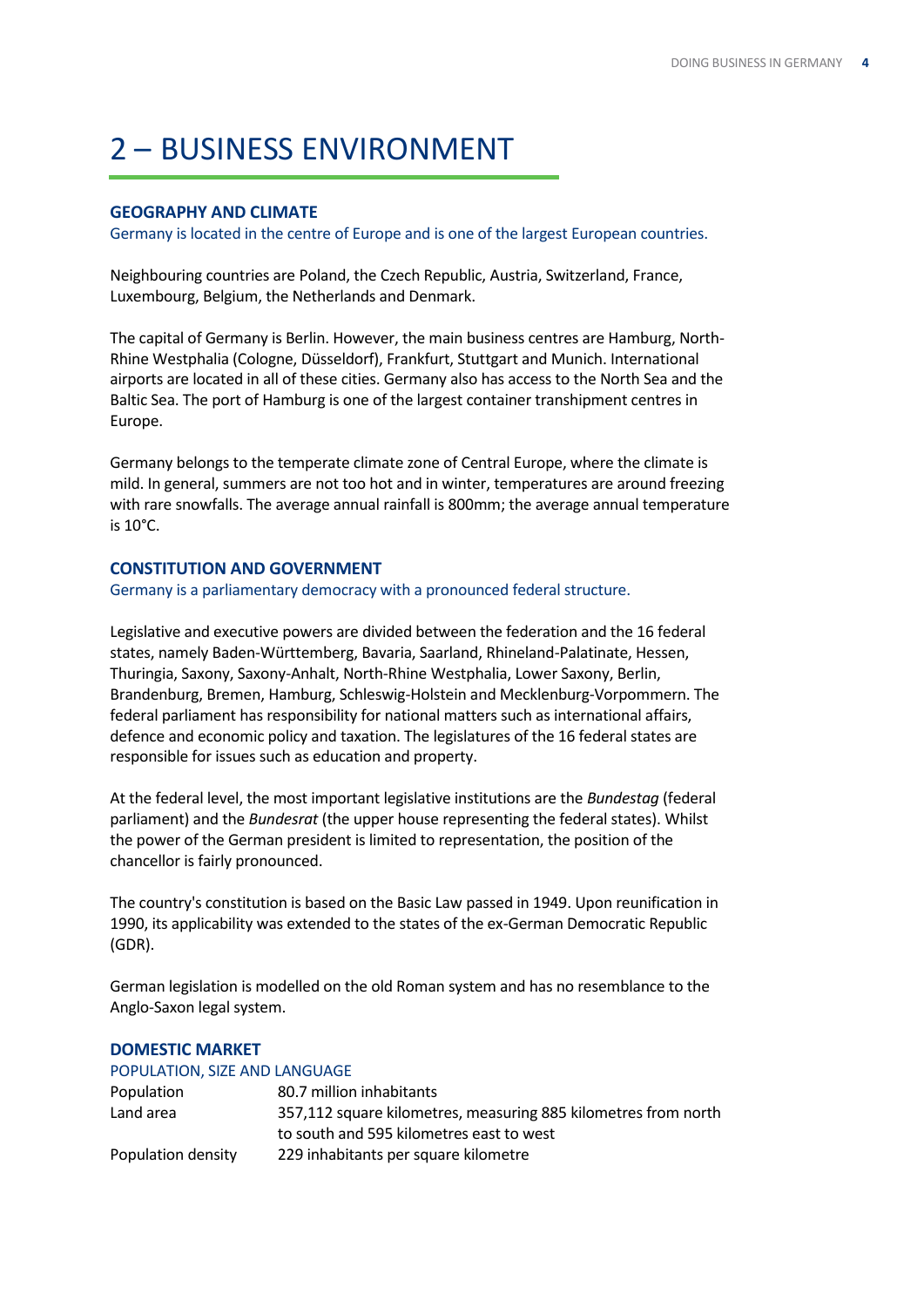| Currency          | Euro (EUR) |
|-------------------|------------|
| Official language | German     |

### **ECONOMY**

Germany is a founding member of the European Union.

Germany is also part of the United Nations, the OECD, NATO, the G8 and G20, and the European Monetary Union (EMU).

Based on its nominal gross domestic product (GDP), Germany is the third largest political economy and the second largest export nation. German GDP was EUR 2,700 billion in 2013.

In 2012, the service sector accounted for 73.5% of total employment compared with 2.1% in agriculture and 24.4% in industrial production.

Unemployment figures vary year to year. The average rate of unemployment during 2013 was 6.9%. (This compares with rates of 6.8% in 2012, 7.1% in 2011, 7.7% in 2010, 8.1% 2009, 7.8% 2008, 9.0% 2007, 10.8% 2006 and 11.7% 2005). In November 2014, the rate of unemployment was 6.3%.

The annual average inflation rate was around 1.5% in 2013. In November 2014 this index was 0.6%. (This compares with rates of 2.0% in 2012, 2.1% in 2011, 1.1% in 2010, 0.4% 2009, 2.6% 2008, 2.2% 2007, 1.7% 2006 and 2.0% 2005).

The German economic model aspires to be a functioning social market economy, in which free market economics are blended with solidarity and social compromise.

### PRICES AND INTEREST RATES

Since Germany is part of the EMU, monetary policy is managed by the European System of Central Banks. The European Central Bank (ECB), based in Frankfurt, is the common monetary authority of all member states of the EMU and is one of the organisations responsible for the supervision of the banking system and the regulation of the money supply. Its two biggest aims are the stability of the price level and to ensure steady economic development. One of the instruments to pursue these aims is the regulation of the price for lent money with prime interest rates.

Prime interest rates influence the business between the ECB and other banks and the exchange rate of the Euro against other currencies. Since 1 January 2015, the basic interest rate has been approximately -0.83%.

### FOREIGN TRADE AND BALANCE OF PAYMENTS

Germany is one of the world's most active trading countries with a significant surplus. In 2013, the volume of exports was EUR 1,093.9 billion, while the volume of imports amounted to EUR 895 billion. The foreign trade balance in 2013 reached a surplus of EUR 198.9 billion. In 2012, the surplus amounted to EUR 169 billion.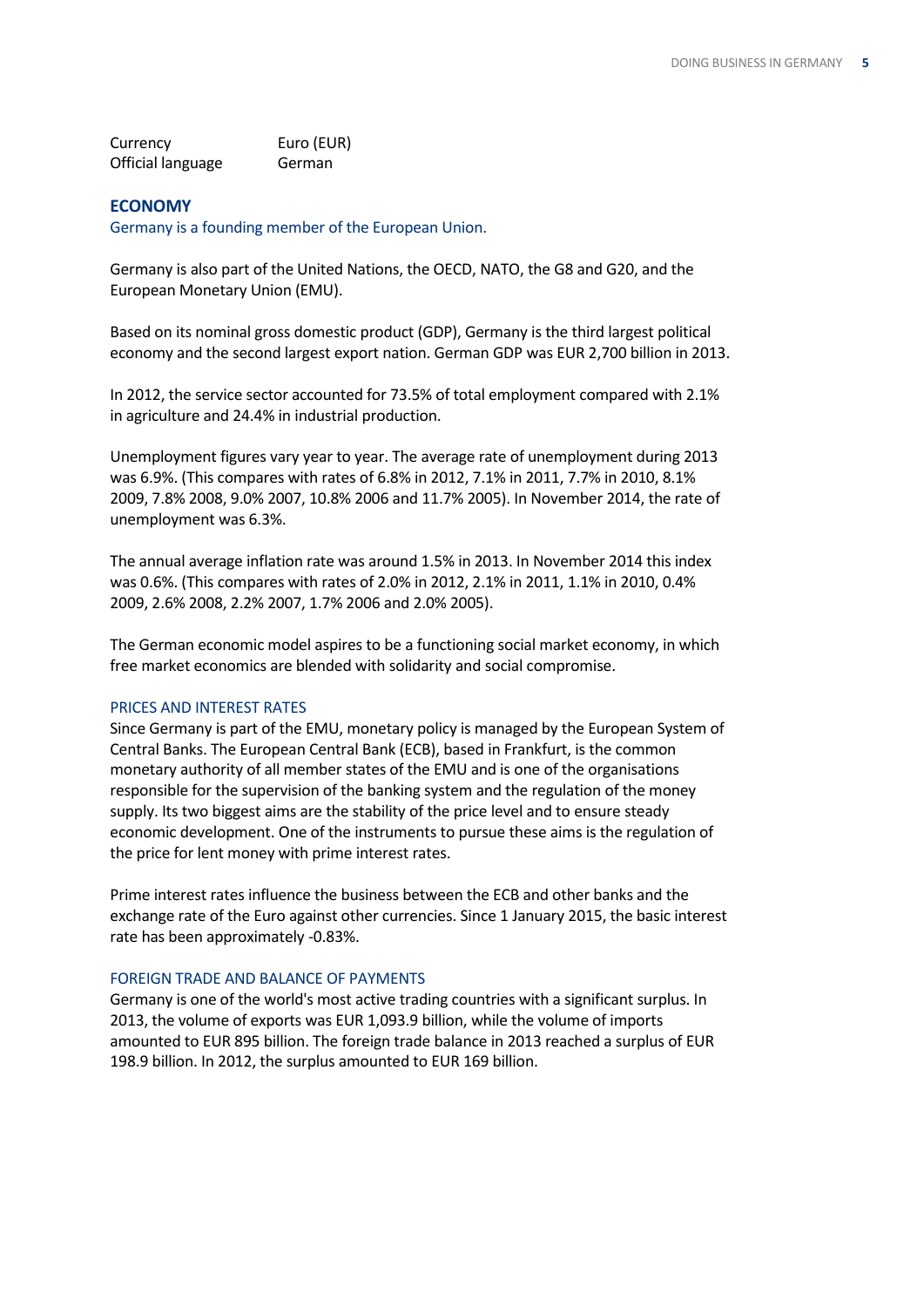More than 50% of exports of German goods are delivered to European countries. Germany's highest trade surplus resulted in 2013 from its trade with France (total exports EUR 99.98 billion). Other important trade partners are the United States (EUR 89.35 billion), the Netherlands (EUR 70.97 billion), the United Kingdom (EUR 75.49 billion), China (EUR 66.91 billion) and Austria (EUR 56.28.0 billion).

The main exported goods are manufactured products – machinery, automobiles and car parts, and chemical products. One in four jobs in German industry depends on exports.

German industry has increased its competitiveness considerably in recent years and has maintained and expanded its leading market position in the domestic, European and international markets.

## THE FINANCIAL AND BANKING SYSTEM

The German banking system and the German financial services industry are stable and well-developed. Frankfurt is the financial centre of Germany. It is the seat of the ECB and the most important stock exchange of the country and the Eurex (the German futures and options exchange).

The German financial system consists of the following:

- Banks
- Insurance companies
- Investment companies
- Operators of stock exchanges and equity markets
- Operators of payment systems
- Central banks
- **•** Trade markets.

The aim of a financial system is to allocate deposits and transform money into loans, making it available for investments. This ensures a significant input to German economic growth.

All available banking transactions and financing options are carried out in Germany. Many forms of debt financing are possible. Short-term arrangements include bank loans, trade credit from suppliers, commercial and financial contracts, factoring of receivables, etc.

Forms of long-term financing include open-market borrowings (bonds, notes, etc) and direct borrowings (mortgages and term loans) from financial institutions. Leasing arrangements represent a further option for long-term financing.

The capital market in Germany has grown in importance over recent years. As a consequence, all major new capital instruments of financing or risk hedging, such as derivatives and swaps, are available to investors.

In addition, the following banking transactions can be carried out:

- Deposits
- Discount business
- Portfolio & investment management
- Guarantee business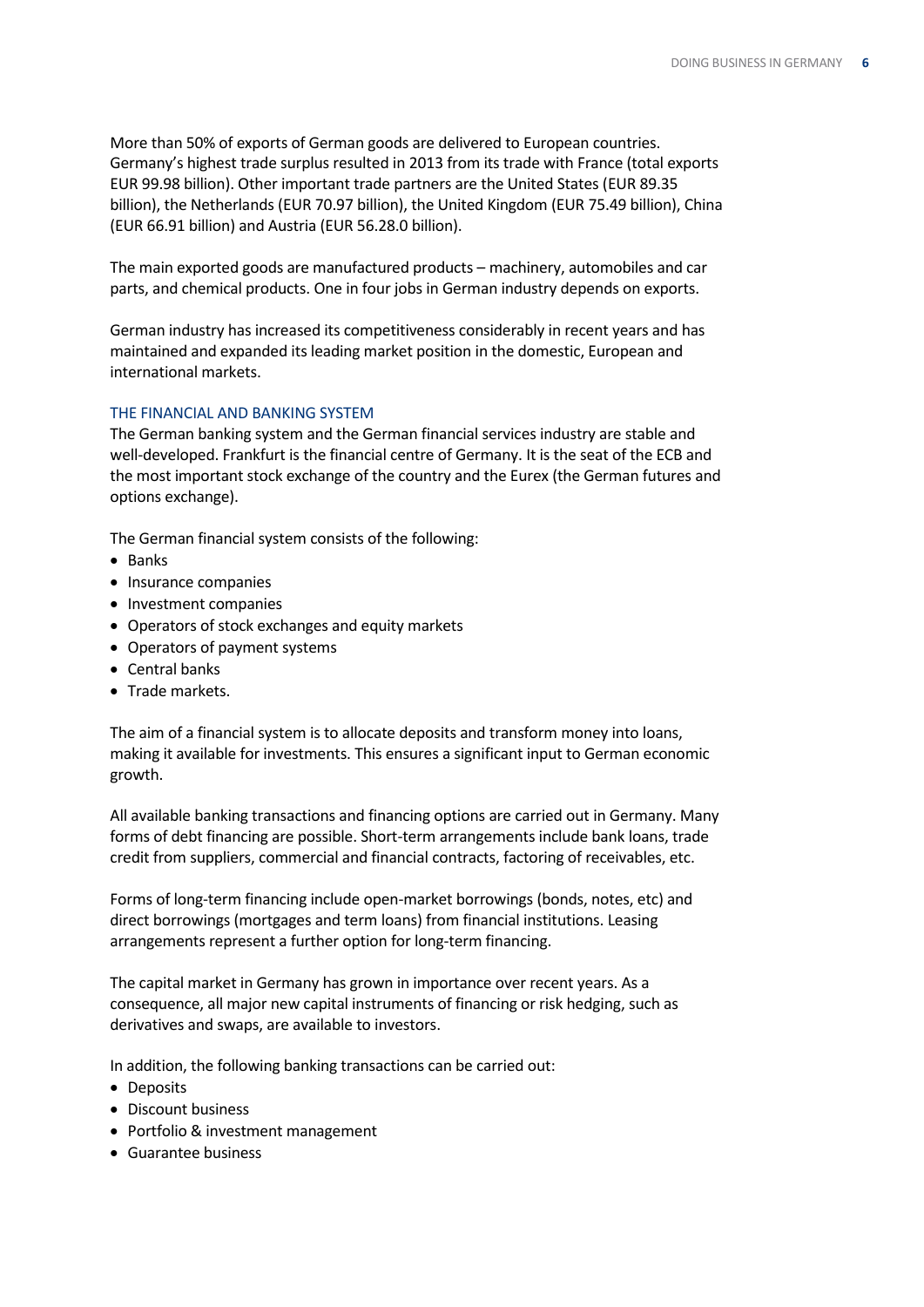- Giro business (cashless payments and clearings)
- Electronic banking.

Banking transactions in Germany are facilitated by an extensive branch network of German banks and credit institutions, as well as extensive international linkages and a sophisticated technical infrastructure.

The German banking industry is national, and is dominated by several large banks. All German banks are federally chartered. The German banking system is characterised by 'universal' banks on one hand and 'niche' players on the other.

Universal banks offer a full range of banking and financial services. These are dominated by internationally known names. The advantage of the universal bank system is that companies can establish long-term relationships with their respective bank, thereby avoiding the short-term view present in the Anglo-Saxon financial markets system. 'Niche' players are smaller financial institutions that have succeeded in offering specialised services.

The German financial institutions system comprises all major forms of enterprise such as private credit institutions, savings banks, co-operative credit institutions, security houses, mortgage houses, trust companies and credit unions. Their responsibilities range from capital and credit for private persons and commercial enterprises, provision of payment solutions to wide-ranging possibilities for the investment of assets.

Foreign banks are permitted to establish German subsidiary operations. They tend to have only a few branches and focus on the business market, rather than providing full-service banking. EU legislation on bank licences has been fully implemented in Germany.

### **WORKING AND LIVING CONDITIONS**

### VISA/RESIDENCE TITLE/WORK PERMIT

Generally speaking, all foreigners who are non-EU and non-European Economic Area (EEA) nationals require a visa/a residence title for stays in Germany. Nationals from EU and EEA member states and citizens of Switzerland do not need a visa/a residence title to enter or to reside in Germany. After arrival, they only need to register with the appropriate authority of their residence in Germany.

A short-term visa (the so-called 'Schengen' visa) is sufficient for a stay up to 90 days. For several types of foreigner, a visa is not required for a stay up to three months within a six months period, provided they do not take up gainful employment requiring a work permit in Germany (for example, this applies to nationals of Australia, Canada, Israel, Japan, New Zealand, South Korea and the United States etc). However, such foreigners can only enter Germany if they have valid identity papers. On the planned date of departure from Germany, these papers should have at least three months validity.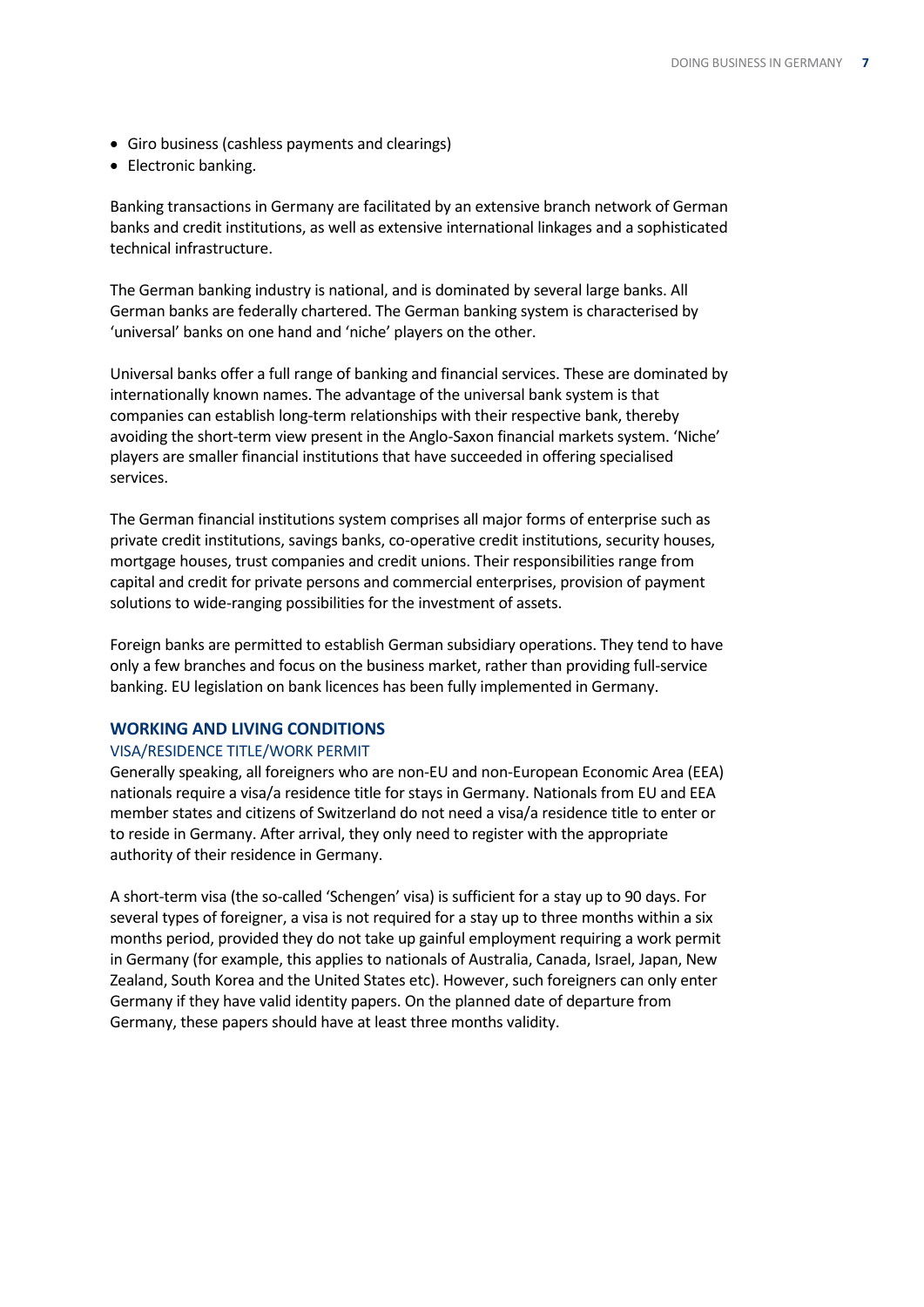For stays of more than three months or if a foreigner intends to take up employment, a national visa and/or a work permit is required. In principle, nationals from the EU and EEA member states and citizens of Switzerland do not require a work permit. However, for some new member states of the EU (countries which acceded to the EU on 1 May 2004 and 1 January 2007) other regulations are applicable during a transitional period. All foreigners from outside the EU and outside the EEA require a work permit in addition to a residence permit if they want to take up gainful employment. This work permit is required before entering Germany. Nationals of Australia, Canada, Israel, Japan, New Zealand, South Korea and the United States may apply for the permit after arrival in Germany.

Under German law, consulates and embassies issue visas of the Federal Republic of Germany. Visas are issued by the mission responsible for the country/area in which the applicant has his/her ordinary residence or domicile. For work permits, the authority in the place where the activity in Germany is to be commenced, has to grant its approval. The Federal Employment Office must also approve the issuance of the visa if the foreigner intends to take up gainful employment.

### COST OF LIVING AND HOUSING

The standard of living is high in Germany but costs of living vary broadly and depend mainly on the general cost of living and the place of residence. Munich, for example, is one of the most expensive cities in Germany.

The average costs for housing vary between EUR 7.50–12.50/m<sup>2</sup> (a base rent per month). The average cost for office space in big cities varies between EUR 15–30/m² for downtown locations and EUR 10–20/m² for suburban areas.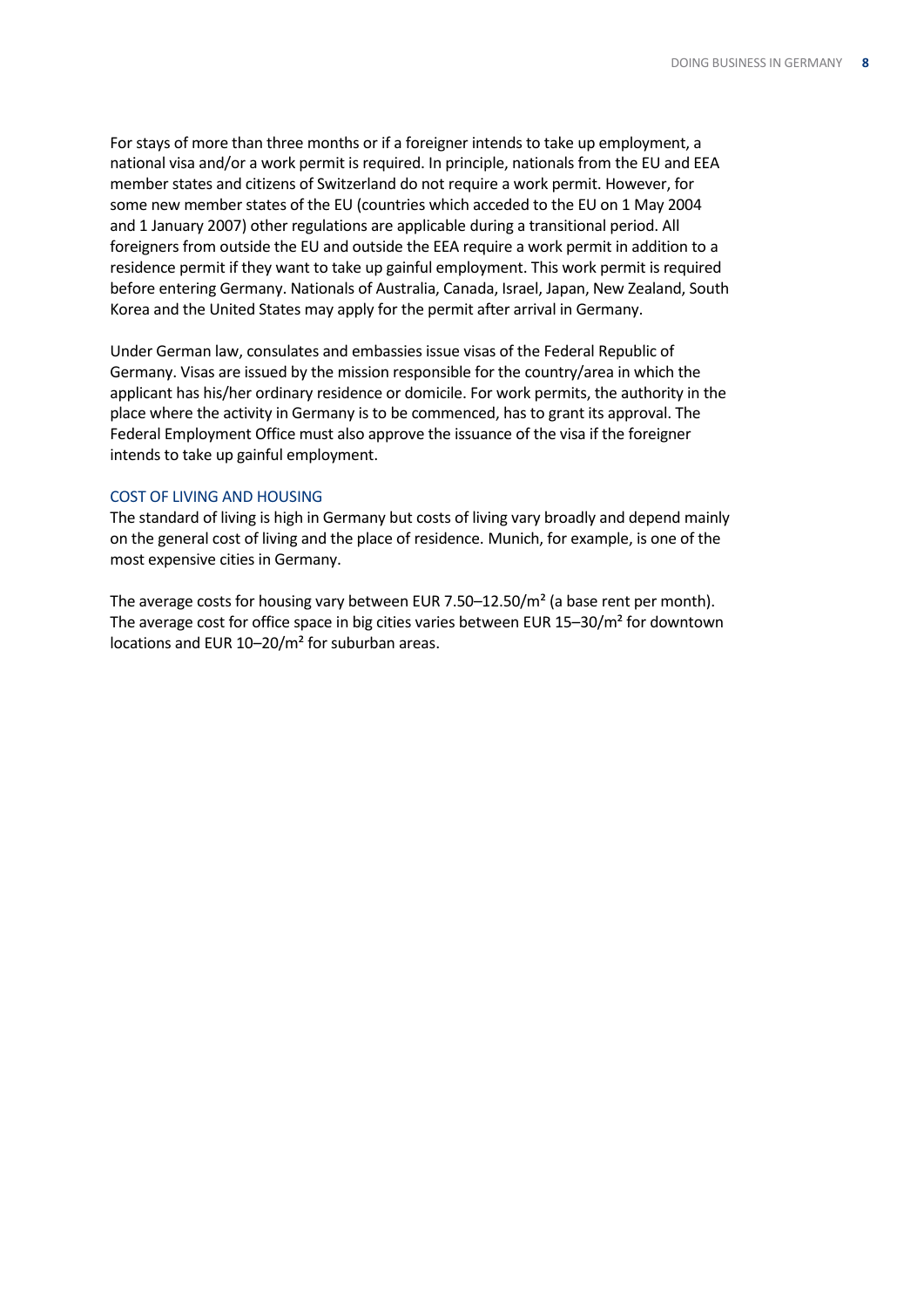# <span id="page-8-0"></span>3 – FOREIGN INVESTMENT

There are no substantial restrictions on foreign investment in Germany. Foreign investors are generally subject to the same conditions as German investors.

There are no permanent currency or administrative controls. However, certain investments may involve official registration and permit regulations, which may entail considerable bureaucracy. For example, special licences are required for risky business practices like insurance, commercial banking, brokers and agents, and there are special business permits with regards to environmental regulation pursuant to the Federal Pollution Control Act (*Bundesimmissionsschutzgesetz*). Furthermore, detailed registration regulations at the local administration and tax authorities have to be followed.

Germany is seen by foreign investors as a good location for manufacturing, research and development and establishing a company headquarters. Even during the crisis year of 2009, Germany maintained its international reputation as an investment destination. Germany ranks in fifth place as one of the world's most attractive investment locations (behind investments locations like China, and the United States).

The services sector in particular recorded strong interest among investors. The sectors of renewable energies, mechanics and electronics, chemicals and health were particularly seen as attractive. Germany is seen by international investors as reliable and competitive; this applies to its full range of high technologies and services.

Investing companies are mainly from Europe, Asia and North America, but there has been a notable shift of interest towards investors from Asia, especially Indian and Chinese companies. Also noticeable is the interest of Israeli and Turkish companies in Germany, especially the high technology sector, such as medical technology, the health care industry and nanotechnology. In the consumer goods sector, mainly in the textiles and home ware products area, Turkish companies have intensified their commitments.

### **TEN REASONS FOR INVESTING IN GERMANY**

### LARGE MARKET

With 80 million inhabitants, Germany is the EU's most populous country and therefore also its largest market. With a GDP of more than EUR 2.5 trillion, Germany is the largest economy in Europe and one of the strongest economy in the world.

### CENTRAL LOCATION

Germany's central location in Europe makes it a hub for goods and services. Germany has especially benefited from EU enlargement. As a result, it is the only country among the seven most important industrialised nations to increase its share of world trade since 1995.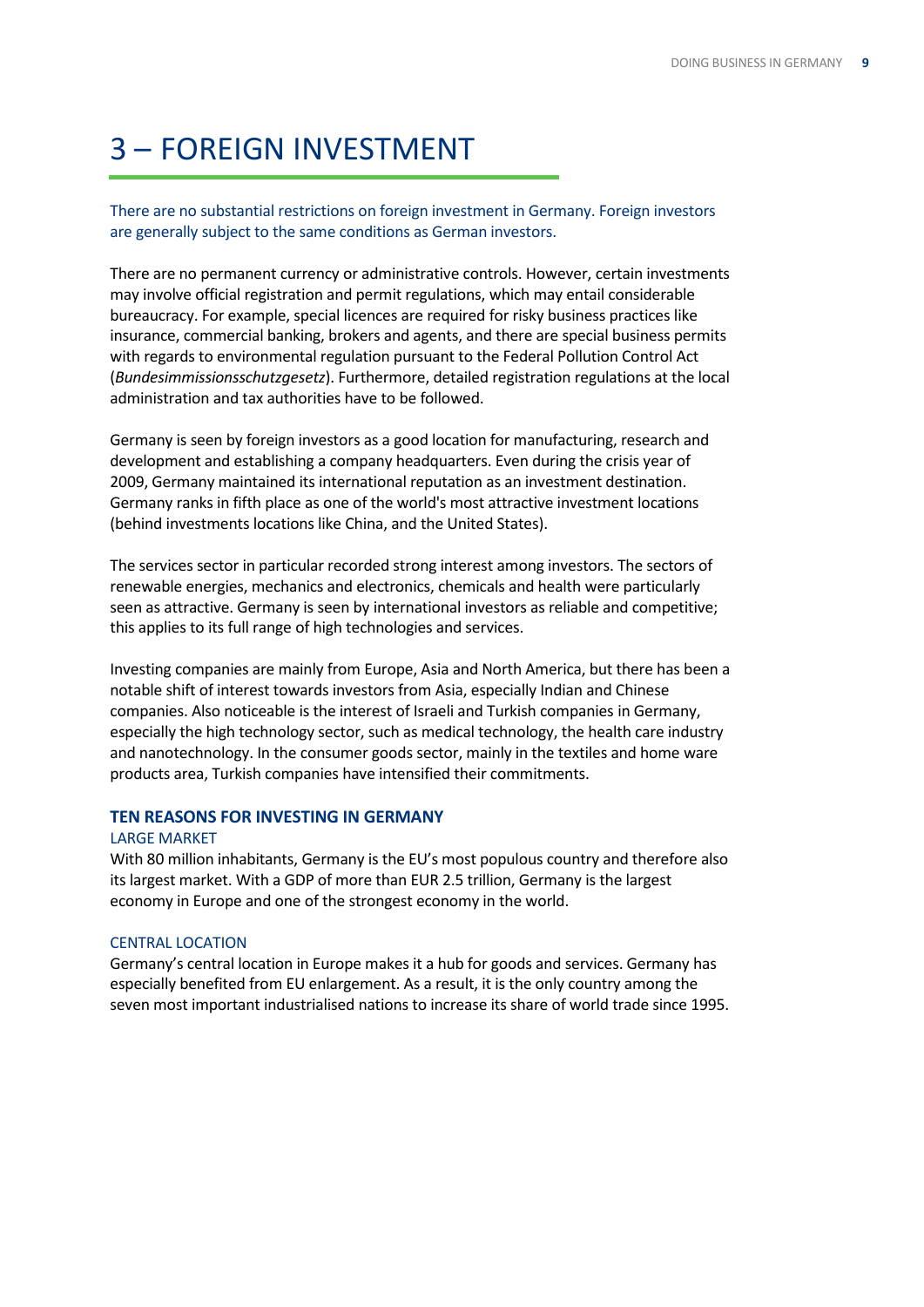### OPEN MARKET

Germany is an open market and warmly welcomes foreign investors. This is demonstrated by the 22,000 foreign enterprises that have established businesses in Germany and now employ more than 2.7 million people. The German market is open to entrepreneurial investment in practically all areas. There are no longer any state-controlled industries. Germany is receiving increasing attention from private equity firms and hedge funds due to its attractive companies and favourable investment conditions.

#### INTERNATIONAL LOCATION

Around 7 million foreigners live in Germany. Several metropolitan regions have prominent foreign communities with their own schools, churches, shops and restaurants. For example, a large number of Japanese people live in the Düsseldorf region, many Koreans live in and around Frankfurt and many Chinese live in Hamburg. Approximately 70% of German blue- and white-collar workers speak English.

### QUALIFIED PERSONNEL

Germany offers an exceptionally well-qualified, motivated and conscientious workforce. The high standard of knowledge and skills among German employees is internationally recognised.

### HIGH LEVEL OF INNOVATION

Germany has 277 international patents per one million inhabitants – more than anywhere else in the world. The close cooperation between industry and world-famous research institutions like the Max Planck and Fraunhofer Institutes swiftly transforms new ideas into products for the world market.

### HIGHLY DEVELOPED INFRASTRUCTURE

Germany has a closely knit network of roads, railways and international airports which guarantees swift connections.

### LEGAL SECURITY

Germany is a modern constitutional state with transparent and reasonable laws. These advantages are internationally recognised. Among all countries, Germany ranks fourth in terms of legal security.

### STRONG 'MITTELSTAND'

The German economy is characterised by privately owned small and medium-sized firms, known as the *Mittelstand*. 85% of all businesses are small or medium-sized. This makes German industry flexible, multi-faceted and competitive. Many of these highly specialised firms are world market leaders in their field.

### WORLD-FAMOUS TRADEMARK

Products with the 'Made in Germany' seal stand for the highest quality worldwide. This has played a significant role in maintaining Germany's position as a world export champion for many years. The automobile, mechanical engineering, electrical engineering and chemical sectors are particularly strong. Industries of the future such as environmentally friendly energy production and nanotechnology, in which the number of patent applications is doubling every two years, are steadily gaining in importance.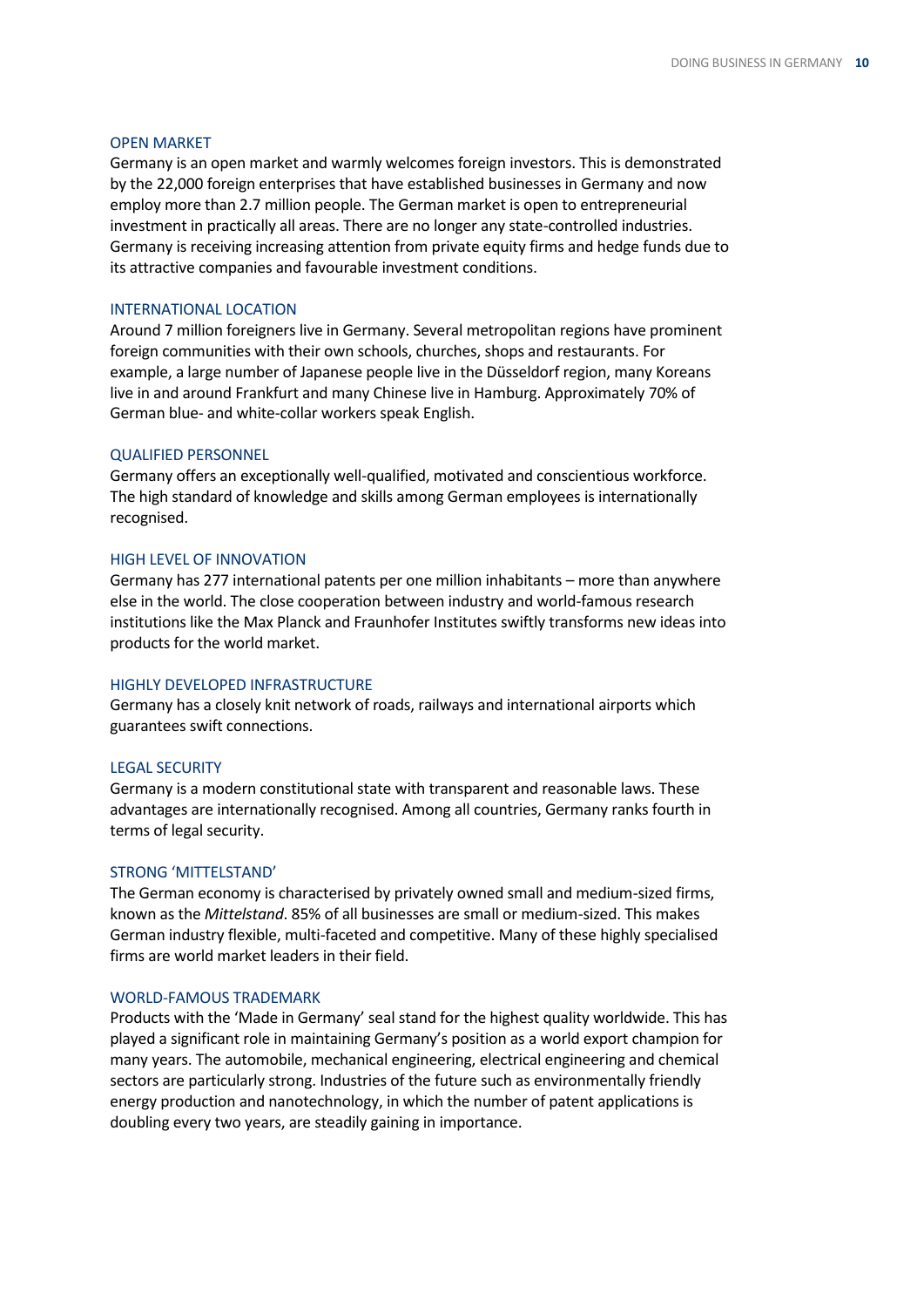# <span id="page-10-0"></span>4 – SETTING UP A BUSINESS

As a foreign investor there are two avenues available to set up a business in Germany, involving the creation of:

- A legally dependent branch of a foreign company, or
- A legally distinct subsidiary.

For natural persons, a sole proprietorship may be the easiest way to establish a business in Germany.

There are also the following methods for doing business in Germany, by establishing:

- An independent sales agent
- An independent distributor
- A representative office.

### **BRANCH**

All foreign investors are able to open a branch of their existing business abroad (individual entrepreneurs, corporations or partnerships). Part of the process does however require the foreign investor to register the branch of their existing business at the local court and municipality. While such a branch is an unincorporated body, it is entitled to act as a legally binding entity in its own name.

### **SUBSIDIARY**

There are various different structures of subsidiaries open to foreign investors when they decide to set up a business in Germany. The German Commercial and Company Law distinguishes between unincorporated companies and corporations.

In deciding what structure is best, thought should be given to what the liability of the subsidiary structure will be. For example, a corporation is a legal entity and is liable itself, limited to the value of its assets, for any debt. In comparison, in an unincorporated company, a partner is personally liable for any debt.

The following section gives a brief overview of the most common ways to open a subsidiary in Germany.

### **UNINCORPORATED COMPANIES**

### GENERAL PARTNERSHIP (*OFFENE HANDELSGESELLSCHAFT* – *OHG*)

A general partnership may be formed by two or more persons or entities (German or foreign corporations, or partnerships of natural persons).

A general partnership may be created by agreement and must be registered. In a partnership, the partners are personally liable, jointly or severally, for all obligations of the partnership. A general partnership is a legal entity and can acquire rights, create obligations, acquire ownership and have other legal rights (eg the partnership can sue). Fiscally, a partnership is seen as a transparent vehicle. The partners contribute capital and efforts and reap the fruit of their labour as agreed upon in the partnership's agreement. Without a statement to the contrary in the partnership's agreement, all partners are entitled to manage and represent the general partnership.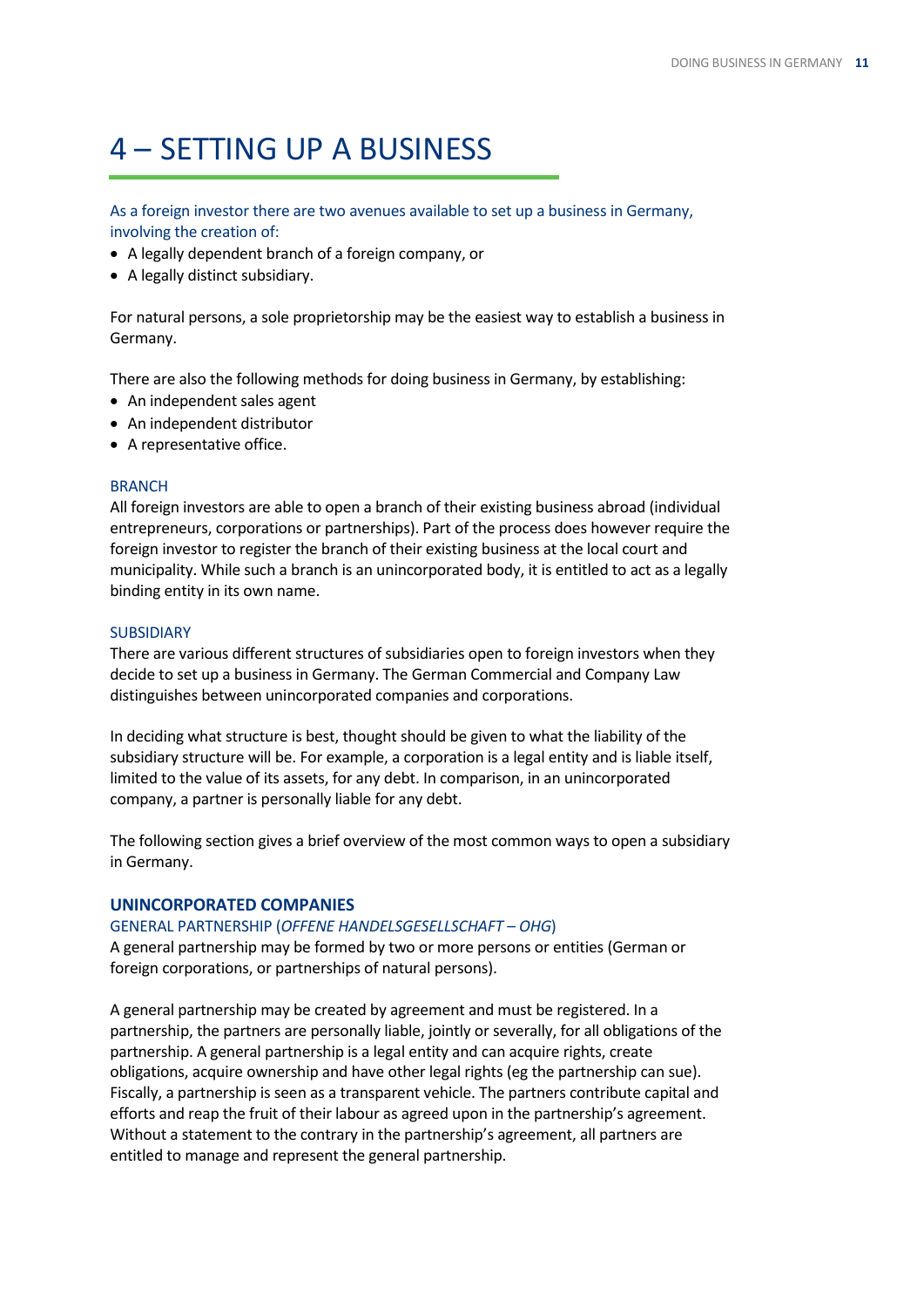### LIMITED PARTNERSHIP (*KOMMANDITGESELLSCHAFT*– *KG*)

As with a general partnership, a limited partnership may be formed by two or more persons or entities (German or foreign corporations, or partnerships of natural persons). A limited partnership may be created by agreement and must be registered. In comparison with a general partnership, in a limited partnership there are 'general' partners with unlimited liability and also limited partners. A limited partner's liability is restricted to their contributions to the partnership. This restriction only becomes effective after registration at the local court. Unless otherwise agreed upon, limited partners do not participate in the management and cannot represent the limited partnership.

A GmbH & Co. KG is an example of a limited partnership with a sole general partner being a private limited liability company (*Gesellschaft mit beschränkter Haftung, GmbH*). The main characteristics of a GmbH & Co. KG are:

- Limited liability of the general partner
- The partnership owns the company's assets
- The partnership runs the actual business under an administration
- There is management and representation of the general partner.

### DORMANT PARTNERSHIP (*STILLE GESELLSCHAFT*)

A dormant partnership may be created by a contribution to an already existing enterprise (partnership, company, etc). A dormant partnership is not a legal entity but a financial participation on a contractual basis. Dormant partners do not participate in the management of the enterprise, cannot represent the dormant partnership and the contribution of the dormant partner can simply be seen as an investment. The dormant partner shares in the enterprise's profits and losses. As a special feature of the dormant partnership, the dormant partner is not discernible externally.

### CIVIL LAW ASSOCIATION (*GESELLSCHAFT BÜRGERLICHEN RECHTS* – *GBR*)

A civil law association may be formed by two or more persons and it is created in agreement by the founders in order to achieve a common purpose. Although a civil law association is not a legal entity, a civil law association itself is legally responsible. Property can be acquired by the association and can be owned by the partners in joint tenancy. Each partner is liable without restriction for the association's obligations. They also manage and represent the association as a joint venture and all decisions require the consent of every partner.

This form of incorporated company is commonly used by small entrepreneurs, selfemployed persons and other short-term projects of larger enterprises or joint ventures (eg large construction projects). A civil law association is not registered.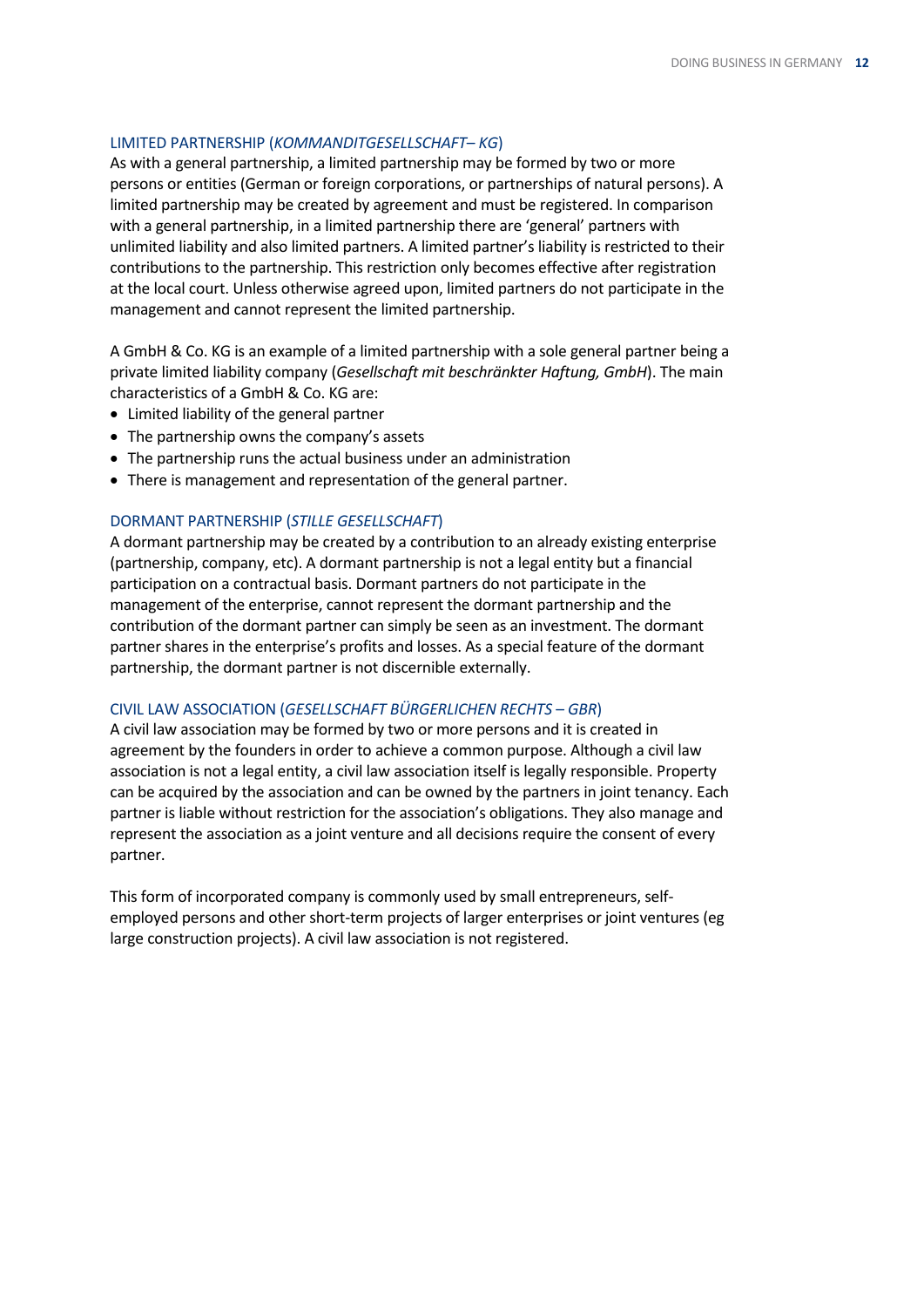### PROFESSIONAL PARTNERSHIP (*PARTNERSCHAFTGESELLSCHAFT*)

A professional partnership is a company of freelance professionals, for example architects, engineers, consultants, lawyers and auditors. A professional partnership may be established by written agreement of the partners and must be registered. A professional partnership may create rights and obligations, acquire and own property and sue or be sued. However, it is not a legal entity. The partners are jointly and severally liable. In a situation where only a number of partners cause a liability to the partnership due to their misconduct, then only these partners are liable. Partners are entitled to manage and represent the partnership as desired, unless otherwise stated in the partnership agreement.

### **CORPORATIONS**

### There are a number of different forms of corporation.

In Germany, unlike unincorporated bodies, a corporation is regarded as a separate legal entity. The shareholder's liability is restricted to the value of their assets. Corporations do not depend on a certain number of shareholders and may be formed by one or more persons including corporations, partnerships or individuals, regardless of their nationality or place of residence.

Establishing a corporation and maintaining it is more expensive than partnerships or proprietorships. Corporations are more heavily regulated by German business and company law and require more review and information.

In Germany, corporations can be traded privately or publicly. In the case of a private corporation, shares may not be sold to the general public. Public corporations are subject to various disclosure and reporting requirements and have to file prospectuses with the relevant securities commission before offering shares to the general public.

### STOCK CORPORATION (*AKTIENGESELLSCHAFT*)

In Germany, a stock corporation is one of the two most frequent forms of a corporation. Stock corporations are a popular structure for commercial enterprises with large capital needs. Generally speaking, the major difference between a limited liability company and a stock corporation is that a stock corporation can trade its shares on the stock exchange. A stock corporation may be both quoted on one of the German stock exchanges (eg on the largest one in Frankfurt) or be held as long-term participations without being quoted. A stock corporation may deal out its shares by contracts of sale, whereas for a limited liability company contracts of sale must be notarised.

A stock corporation has a management and supervisory board. A shareholder of a stock corporation may be a member of one of the aforementioned boards but cannot direct the managers on how to conduct the business of the corporation.

As a precondition for its formation, a stock corporation must be registered and present a share capital of EUR 50,000,00.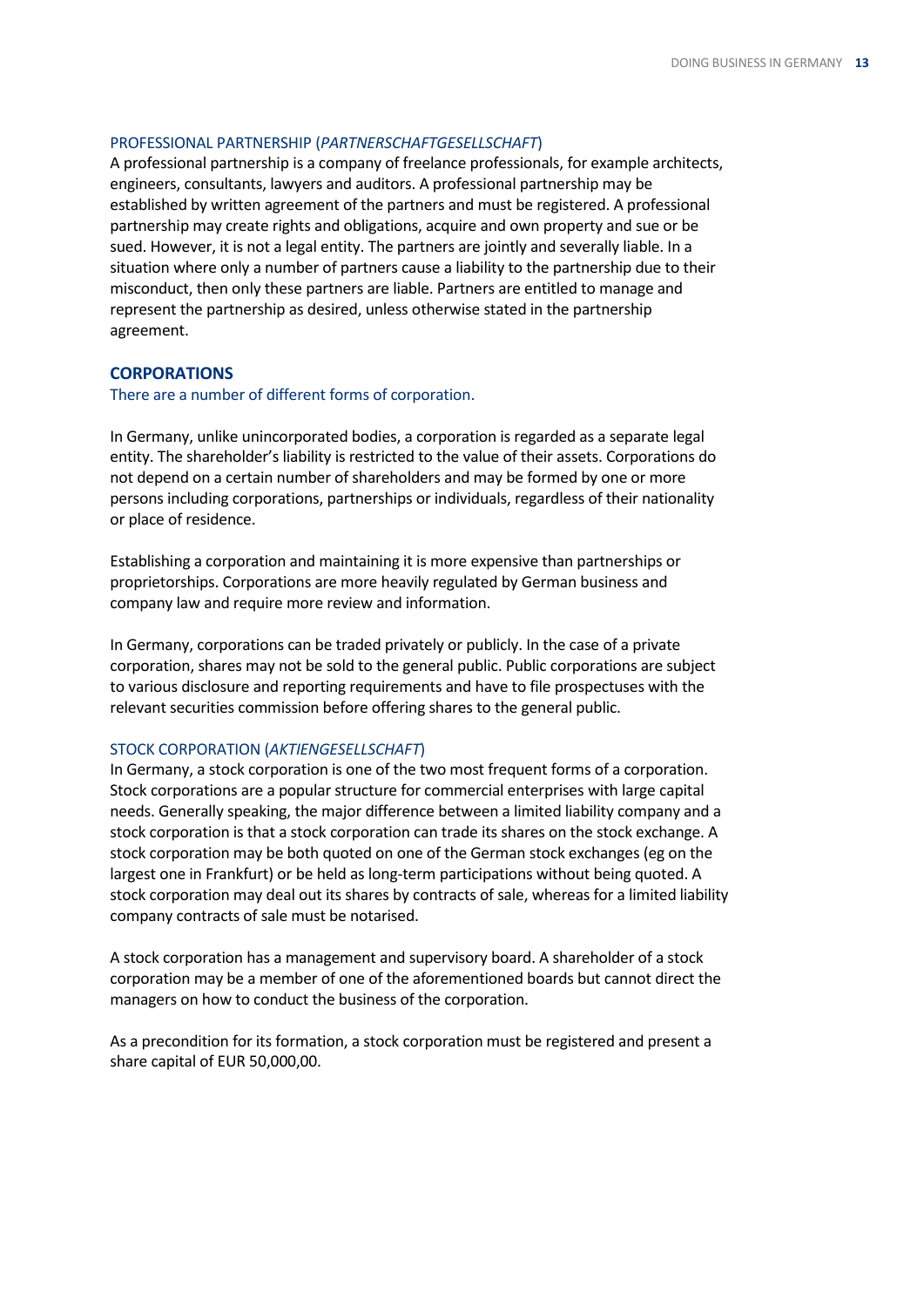### LIMITED LIABILITY COMPANY (GESELLSCHAFT MIT BESCHRÄNKTER HAFTUNG)

A limited liability company is the other very common type of corporation in Germany. This form of corporation is used by both German medium-sized businesses (these are very often family-owned and owner-managed businesses) and subsidiaries of foreign companies in Germany. The handling of the business and administrative efforts are less formal and complex in comparison with a stock corporation.

Under German law, a limited liability company must register itself with a share capital of at least EUR 25,000. The founding act and the articles of association have to be notarised and the corporation does not exist before completion of registration.

A limited liability company is managed and represented by the managing directors, who are chosen by the shareholders. A shareholder can also be a managing director. A managing director can be directed by a shareholders' resolution.

Under the relevant legislation, a limited liability company's office can be registered in a different locality than the place of its actual business activity. Under German legislation, the limited liability company's existence does not depend on the place of business activity and this may be abroad. However, the limited liability company must have a German postal address.

### BUSINESS COMPANY (*UNTERNEHMERGESELLSCHAFT, HAFTUNGSBESCHRÄNKT*)

A business company is a type of a limited liability company and may be founded under similar conditions. However, in contrast to a limited liability company, the amount of share capital of a business company may be appointed in the articles of association. The minimum amount of share capital is EUR 1.

Due to the limited liability and the small amount of share capital, a business company does not have good credit.

### REAL ESTATE INVESTMENT TRUST

Effective from 1 January 2007, Germany introduced the Real Estate Investment Trust (REIT) which is a tax-exempt legal entity. Under German law, a REIT is a listed stock corporation and must meet the following conditions:

- It must have a German-registered office and place of business
- Shares must be registered for trading on a public exchange in a member state of the EU or EEA
- The free float (volume of shares traded on the stock exchange) at the time of listing must be at least 25%
- Its real estate assets account for at least 75% of its gross assets
- Rental income from real estate accounts for at least 75% of its total income
- 90% of its income is distributed to its shareholders.

Although corporations meeting the above requirements are exempted from income tax, trade tax and the solidarity surcharge, the REIT is not a popular company structure in Germany.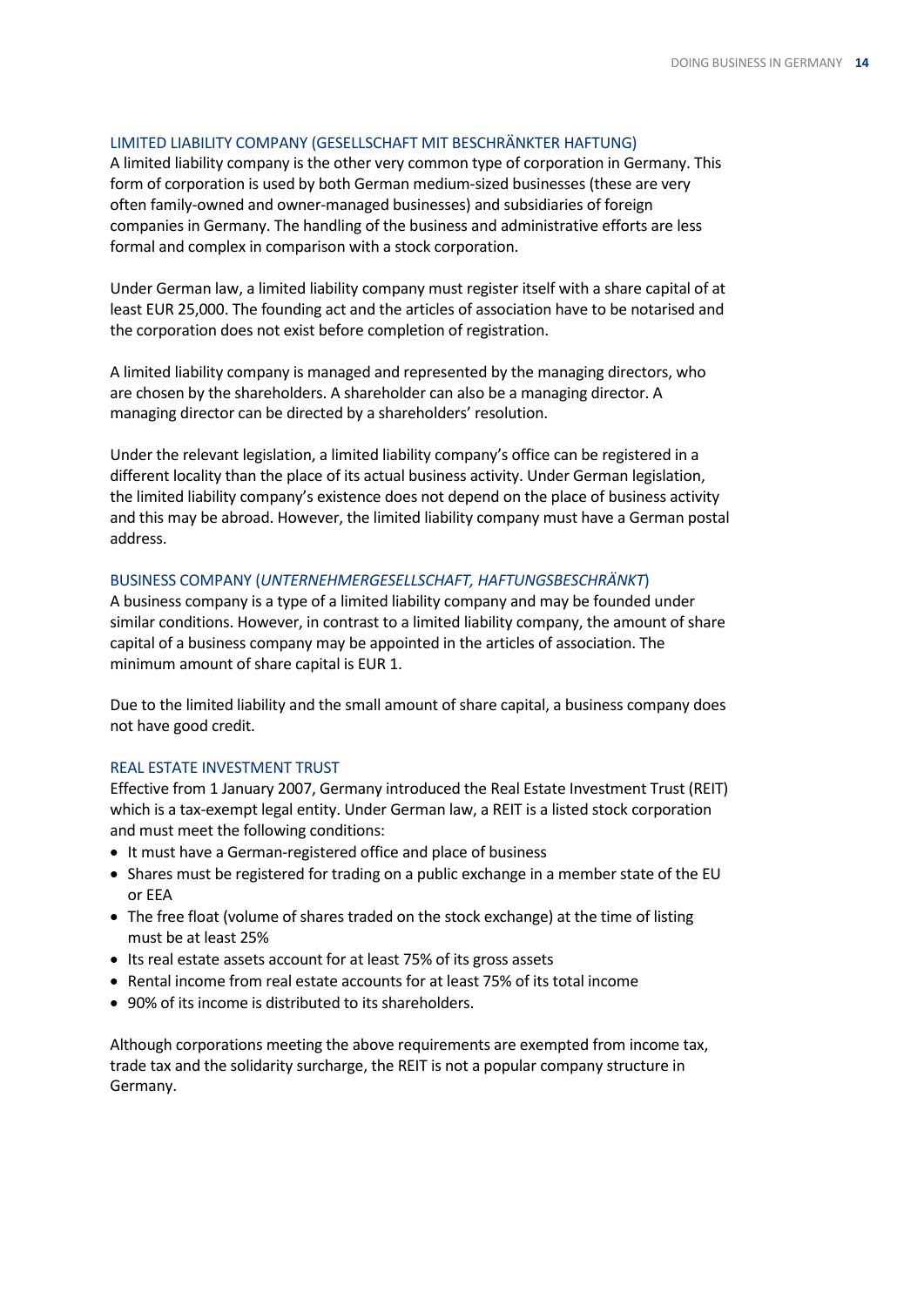### LIMITED PARTNERSHIP WITH SHARE CAPITAL (*KOMMANDIT-GESELLSCHAFT AUF AKTIEN*)

A limited partnership with share capital is comparable with a stock corporation. However, at least one general partner is personally liable for the company's debts. This form of corporation is also not popular in Germany.

### *SOCIETAS EUROPAEA (*SE*)*

A SE is a corporation based on the law of the EU. A SE may be registered in any member state of the EU whereby its company domicile can be easily relocated to another state of the EU. A SE has its own legal entity and must present share capital to the amount of EUR 120,000. It may be founded by a merger of stock corporations from at least two different states of the EU or by conversion.

### FOREIGN COMPANIES

As a result of the right of free movement of business within the EU, companies regulated by the jurisdiction of another state of the EU may move their company domicile to Germany. In this case, German courts must observe the legal characteristics of such a company and must not apply German law only.

## **OTHER TYPES OF COMPANY/BUSINESS ENTERPRISE**

### SOLE PROPRIETORSHIP (*EINZELKAUFMANN*)

A sole proprietorship is the simplest form for running a business under German law. A sole proprietorship is not a legal entity but the business of a natural person with full liability. This structure is especially popular with small businesses. It requires no formal filing or reporting over and above maintaining proper records and obtaining the necessary local permits. The liable proprietor is subject to taxation and must register the business.

### INDEPENDENT SALES AGENT/DISTRIBUTOR AND REPRESENTATIVE OFFICE

If a foreign investor does not intend to have any staff based in Germany, then the easiest way to set up a business relationship is through independent sales agents and independent distributors. It is common practice to use sales agents or independent distributors to sell a foreign company's goods in Germany. A representative office in Germany is not subject to all the requirements of opening a branch or subsidiary.

In all cases, deciding on the most sensible form of investment or structure for doing business in Germany, depends on the individual circumstances of a business.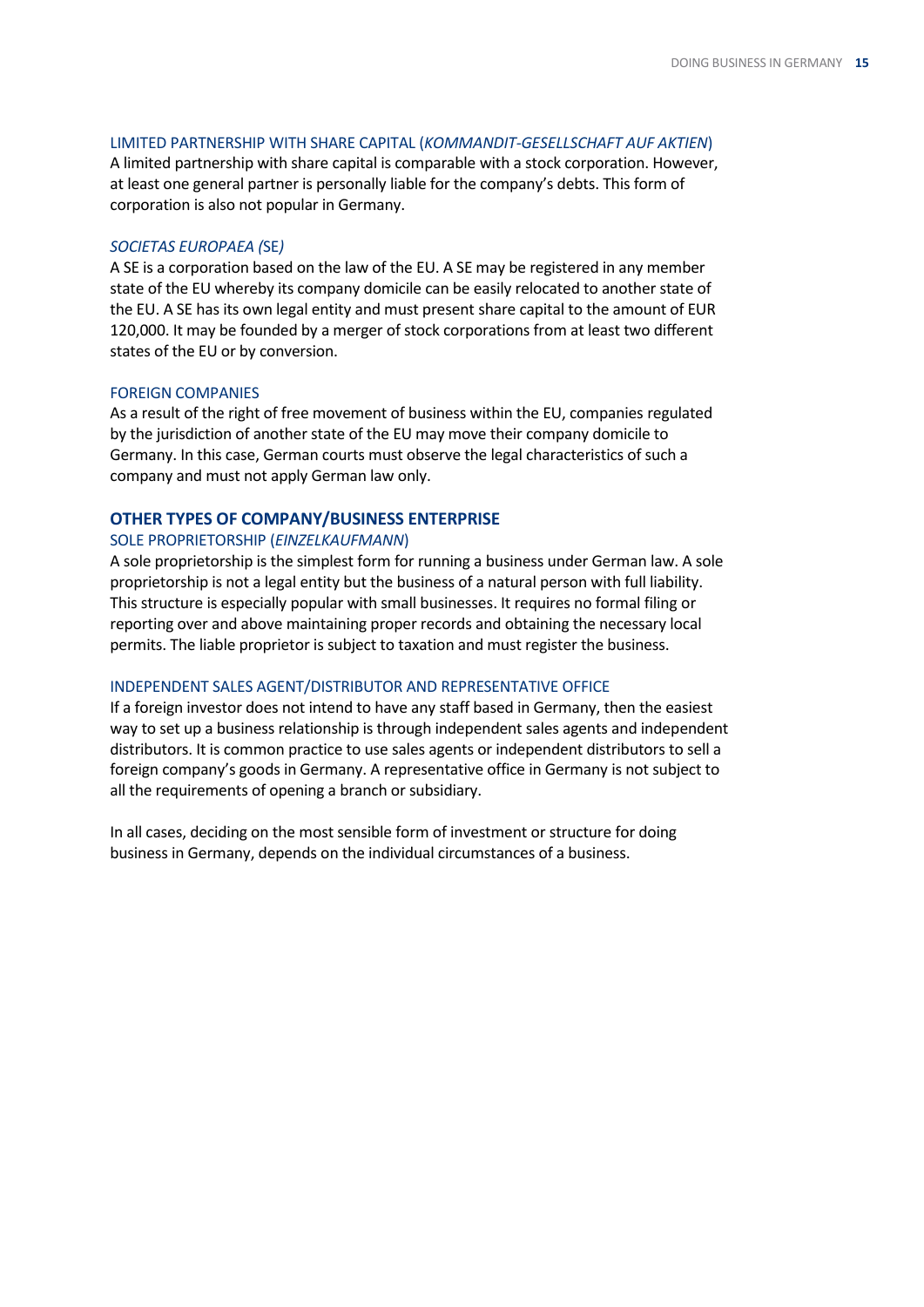# <span id="page-15-0"></span> $5 - IABOLIR$

## **EMPLOYMENT CONTRACTS**

The employment contract forms the basis of the relationship between an employee and employer.

The terms of the contract can be freely negotiated by both parties subject to existing legislation, collective agreements where applicable (see below) and bargaining agreements with a potential works council where applicable (see below).

Every employment contract has to comply with the current legislation and the labour law based on the jurisdiction of the Federal Labour Court.

Most of the basic rights and duties of the employer and the employee are settled in labour protection laws such as the following:

- 1) German Civil Code
- 2) Act concerning continued remuneration during sickness
- 3) Act concerning vacation paid
- 4) Working-time act
- 5) Act against unfair dismissal
- 6) Acts concerning maternity protection and parental leave
- 7) Act concerning severely disabled employees
- 8) Act concerning trainees.

This legislation has to be reflected in any contracts, as well as during the on-going employment relationship.

### COLLECTIVE AGREEMENTS

According to German law, employer associations and trade unions are able and entitled to negotiate wage settlements and working conditions in collective agreements without interference from government bodies. Wage bargaining represents a collective process during which working conditions and wage settlements are negotiated for entire occupational groups in various industries.

A collective agreement is valid for the employment relationship if the employer is a member of the Employers` Association and the employee is a member of the labour union. Membership is voluntary. Employers who are a member of the Employers' Association frequently declare that collective agreements are applicable in the employment contract in order to treat organised and non-organised employees equally. For smaller companies without membership of the Employer's Association, generally no collective agreement is declared as applicable.

In some industries, collective agreements exist which have been declared as applicable for all employees in that industry by the government, regardless of any memberships.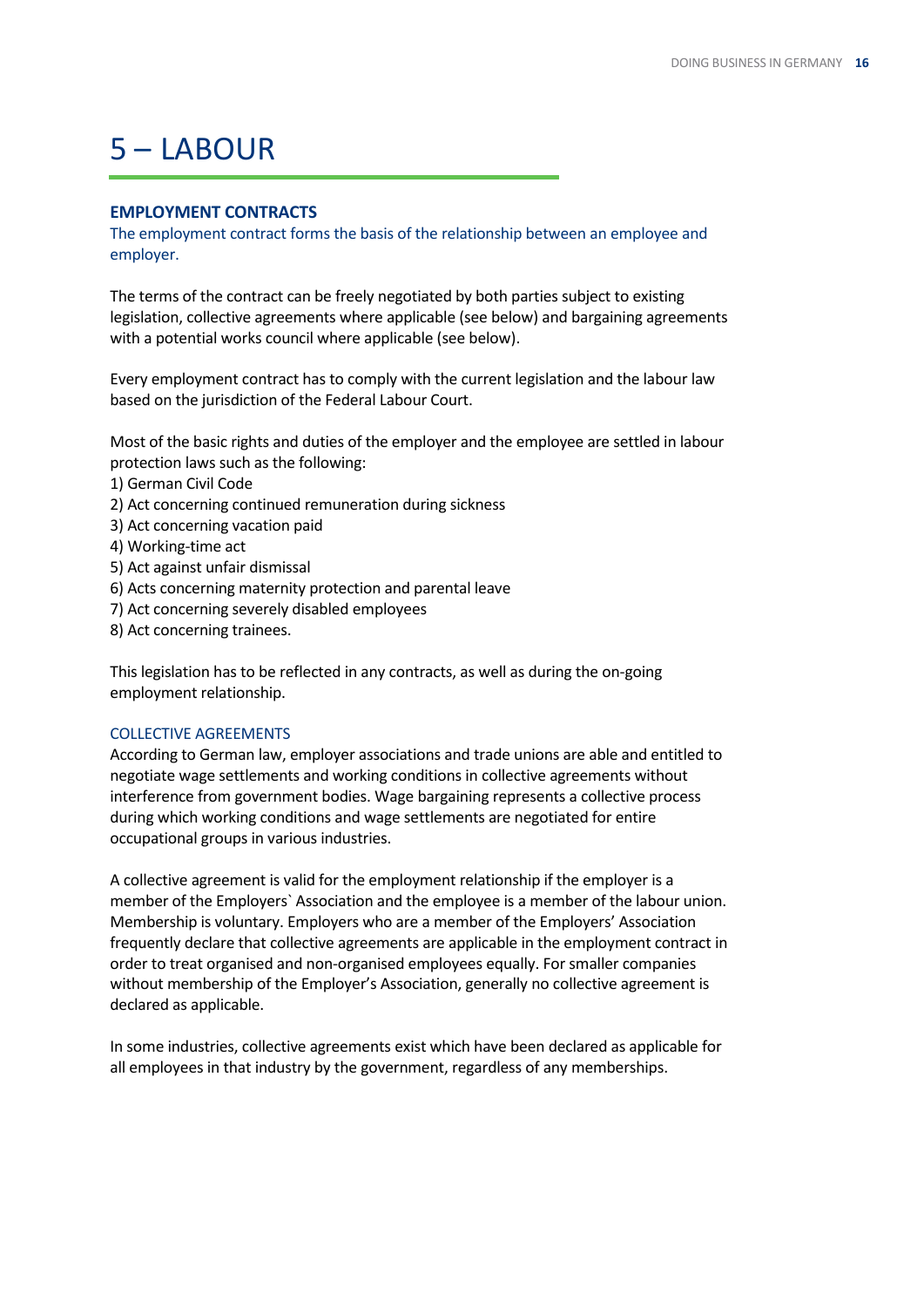### BARGAINING AGREEMENTS

Working conditions can also be settled by the employer and the works council and are binding for all employees of the company. German companies are not obliged to have a works council. It is up to the employees themselves to establish one. If a works council exists, it has many rights of co-determination and to information based on the Works Council Constitution Act. In addition, the works council must be informed and consulted prior to any termination. If the council is not consulted, a termination is considered invalid.

### TERMINATION OF EMPLOYMENT CONTRACTS

Every employer and employee can, at any time and without a notice period, terminate the employment contract extraordinarily based on a severe cause, such as criminal behaviour of the employee, non-payment of salary or discrimination by the employer.

For a normal termination, both parties have to fulfil a relevant notice period stated in the German Civil Code, the labour contract and/or collective agreements.

In small companies, generally with not more than ten employees, the employer normally does not need a special reason for an ordinary dismissal and generally does not have to compensate the employee.

In larger companies, generally with 10 or more employees, the employer needs a reason for a dismissal, to comply with the Act against unfair dismissal. There are detailed requirements for a termination which can be based on the behaviour of the employee, personal or operational reasons. Employees can file for unfair dismissal at the Labour Court with the aim of continuing the employment relationship. These cases are often settled by an agreement which brings termination of the employment and a compensation payment. Works councils have several rights with regards to any dismissal cases by the employer.

### **SOCIAL INSURANCE**

Social insurance coverage in Germany is statutory for all employees.

The compulsory insurance plan serves to protect people from hardship due to sickness, nursing, work-related accidents and unemployment. Moreover, statutory pension insurance is compulsory for all employees.

Social insurance contributions are paid nearly half by the employer and half by the employee. They are paid to the authorities directly by the employer. Any gross payment agreed upon by parties does not include the social insurance contributions to be paid by the employer (nearly half of the rates mentioned below).

### TABLE 1

*Social security contribution rates for 2015*

| <b>CONTRIBUTION TYPE</b> | <b>RATE</b>                        |  |
|--------------------------|------------------------------------|--|
| Health insurance         | 14.6 % of the gross monthly salary |  |
| Nursing insurance        | 2.35 % of the gross monthly salary |  |
| Pension insurance        | 18.7 % of the gross monthly salary |  |
| Unemployment insurance   | 3 % of the gross monthly salary    |  |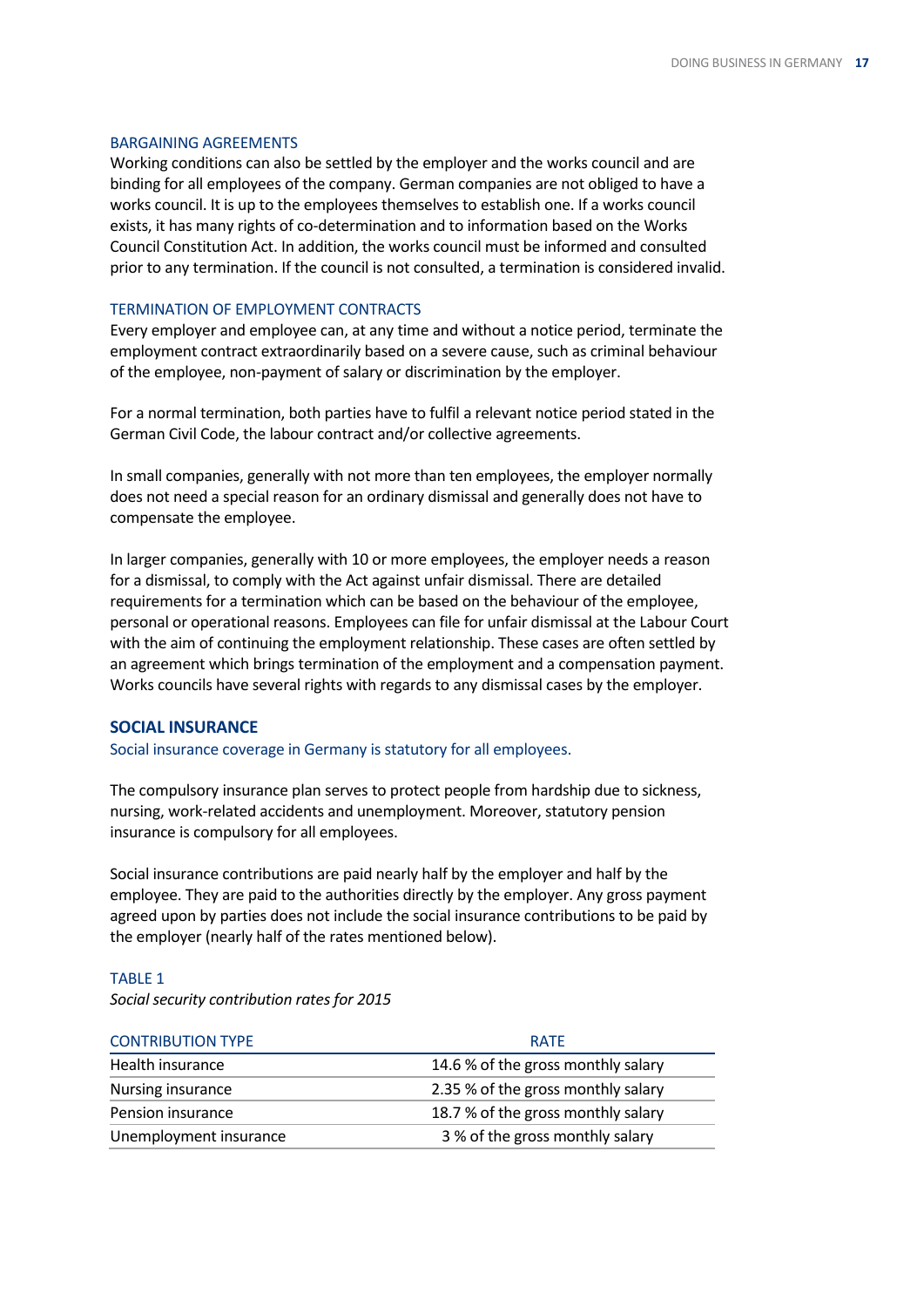Salaries higher than the following gross monthly salaries do not cause a further increase of contributions.

# TABLE 2

*2015 income thresholds (monthly, upper limit)*

|                            | <b>OLD FEDERAL STATES</b> | NEW FEDERAL STATES |
|----------------------------|---------------------------|--------------------|
| Health & nursing insurance | EUR 4.125                 | EUR 4.125          |
| Pension and unemployment   | EUR 6,050                 | EUR 5,200          |
| insurance                  |                           |                    |

Employees earning above certain limits (in most cases higher than mentioned above for health and nursing insurance) are free to join the compulsory health insurance system and can choose a private health insurance provider. An employer has to participate in these contributions too.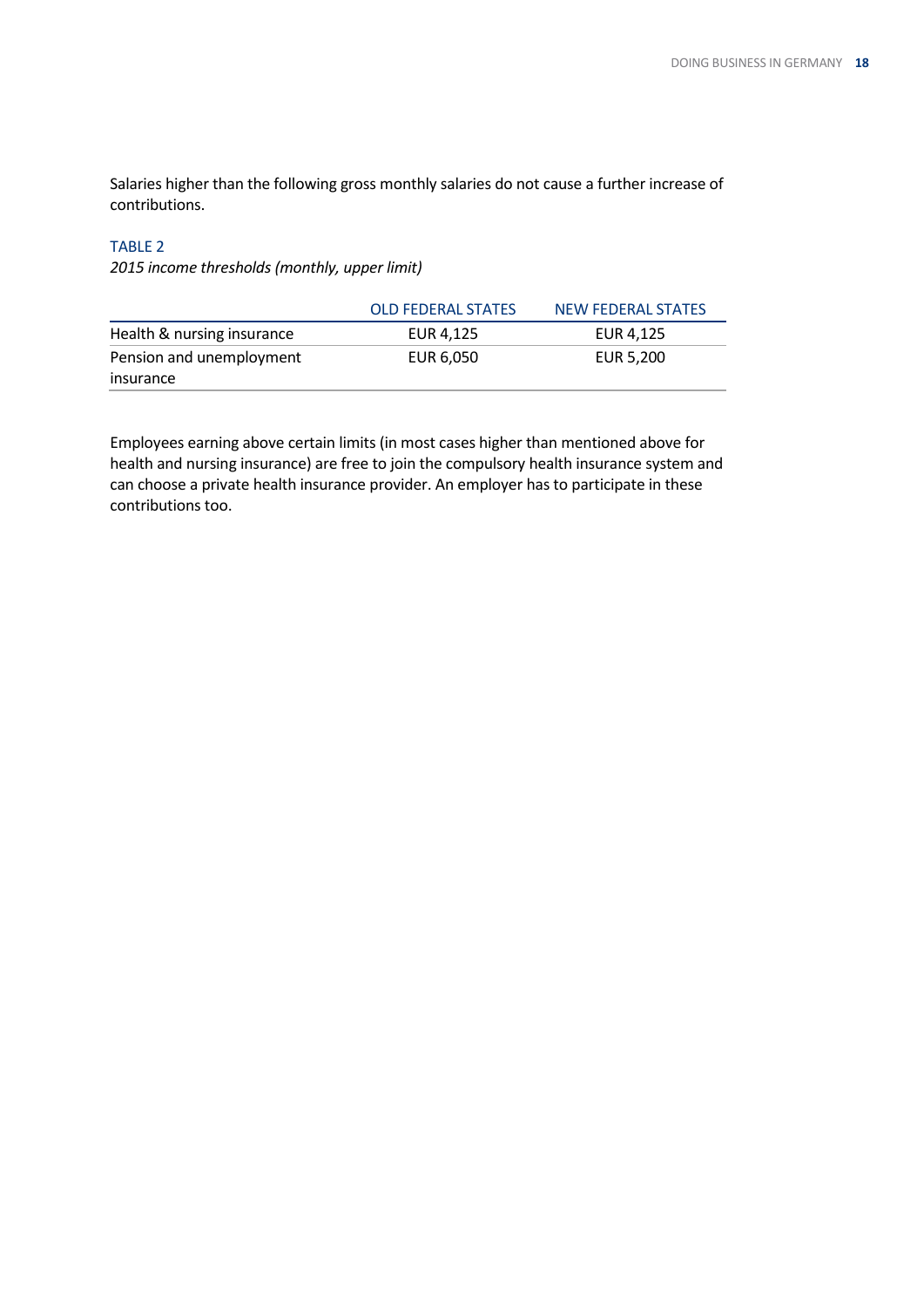# <span id="page-18-0"></span>6 – TAXATION

The taxation of commercial activities in Germany depends on the particular form of business organisation.

The main aspect to be considered in this context is that unincorporated companies are not taxable entities for the purposes of income or corporate income tax. They are only subject to trade tax and any income of unincorporated companies is taxed at the level of the shareholders. In contrast, a corporation represents an independently taxable entity for all kind of taxes (transparent taxation).

For general information on taxation in Germany, please see: [www.bundesfinanzministerium.de](http://www.bundesfinanzministerium.de/)

### **UNINCORPORATED COMPANIES AND INDIVIDUALS – INCOME TAX**

### TAXABLE PERSONS

German residents are liable to income tax on their worldwide income, while non-residents are generally liable to tax on certain German-sourced income. An individual is a German resident if his/her domicile or habitual place of abode is in Germany. A domicile is a home at the disposal of the taxpayer which he/she maintains for a long term. A habitual place of abode is a location where an individual is physically present for a continuous period of more than six months.

Partnerships, such as an OHG, KG, GBR, professional partnership and sole proprietorship, are not generally considered as separate legal entities. Therefore, the partners themselves are usually subject to all rights and obligations. Accordingly, partnerships are not subject to income or corporate income tax, but only to trade tax. Income from a partnership is allocated to the partners. Where partners are individuals, it is subject to income tax at the level of the partners, where an individual tax rate is applicable to each partner. Where partners are corporations, it is subject to corporate income tax.

In order to achieve tax burden neutrality between partnerships and corporations, individuals have the possibility to choose a reduced income tax rate applicable to the retained earnings (*Thesaurierte Gewinne*) of a partnership, which amounts to 28.25% plus a solidarity surcharge, bringing the total rate to 29.8%. After offsetting personal income tax against trade tax payments, retained earnings of a partnership will therefore be subject to an average tax burden similar to that of a corporation under corporate income taxation.

In cases where earnings are distributed to the partners, the distributed earnings are subject to a subsequent taxation of 25% plus a solidarity surcharge, resulting in a total rate of 26.35%, provided and insofar as the annual balance between a partner's capital contribution and withdrawals exceeds the annual profits of the company or the partner's share in the company ('excess withdrawals'). Germany has entered into a large number of agreements for the avoidance of double taxation with other countries. Most treaties make provisions for a situation where an individual is resident in two different countries.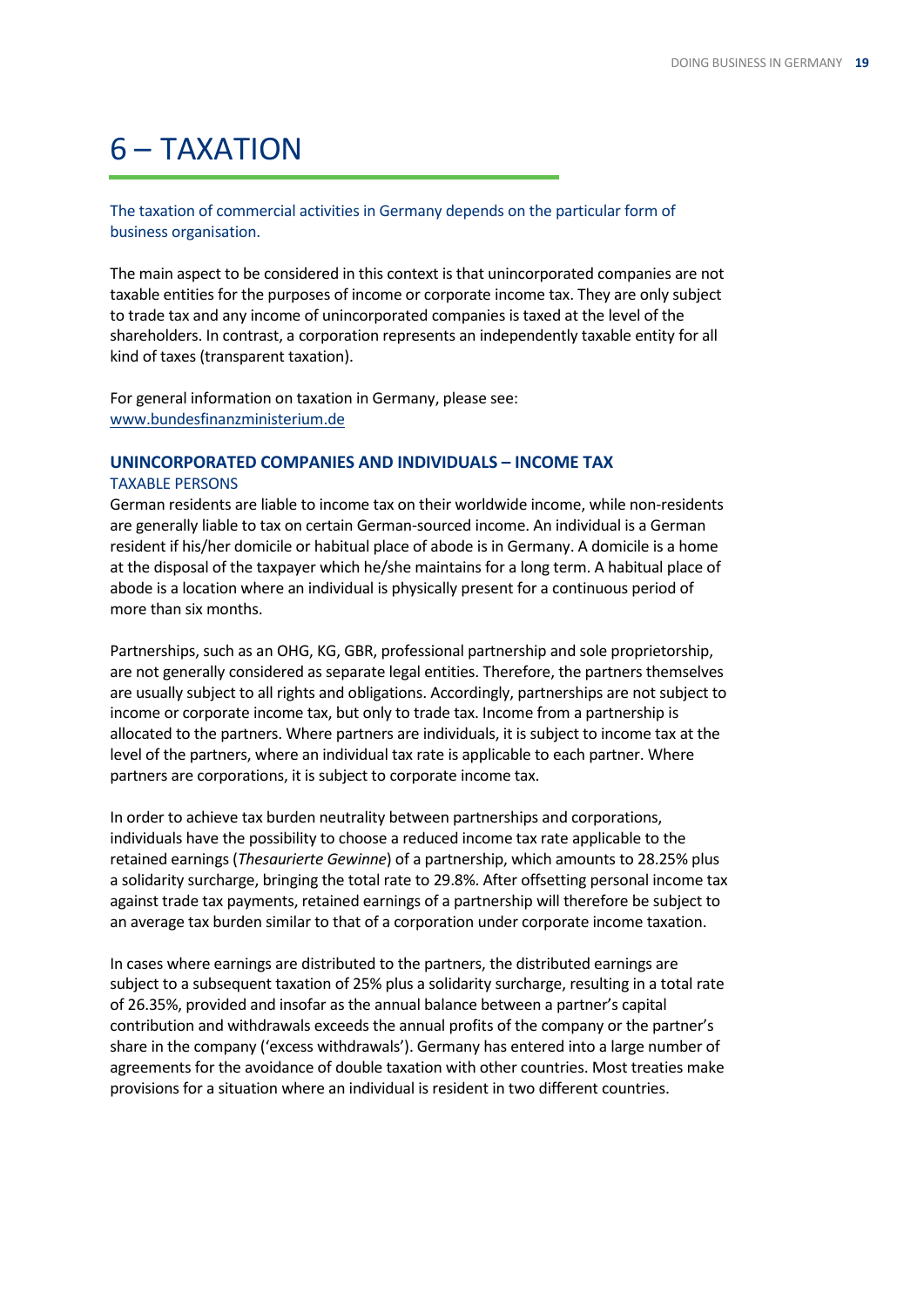Terms of agreements for the avoidance of double taxation override German tax law and, if an individual is deemed to be a resident of a foreign country under such an agreement, his/her German tax liability will then be computed in accordance with provisions of the treaty agreement for the avoidance of double taxation.

### TAXABLE INCOME

Taxable income comprises the entire annual income from the following sources:

- Agriculture & forestry
- Business establishments (trade)
- Independent professional services
- Employment
- Capital investment
- Rental income from immovable property and certain tangible movable property
- Income from royalties
- Other income (gains from private transactions, alimony, annuities, etc.)

Income tax is computed on a progressive scale. German legislation allows for the deduction of certain expenses economically linked with the various sources of income. Relief can be granted for itemised expenses. In some cases, relief can be granted on the basis of standard allowances.

There are two different methods to compute taxable income – the net worth comparison method and the net income method. The income from agriculture and forestry and from business establishments or trade is calculated on the basis of the net worth comparison method. For employment, capital investment, rental income and other income, the net income method applies. Income generated from independent professional services uses the net worth comparison method if it is chosen by the tax payer. Income from capital investment, which includes dividends, interest, royalties, income from typical silent partnerships, capital gains from the sale of shares (provided a participation in the corporation of which the shares are sold of less than 1%) and financial instruments, is generally subject to a flat withholding tax of 25%, plus a solidarity surcharge which brings the total rate to 26.35%. For this income, an allowance of up to EUR 801 per year is granted. Expenses economically connected to investment income are not deductible. However, in cases where the tax burden by the flat withholding tax exceeds the marginal income tax rate of the taxpayer, the taxpayer can opt for an assessment. Furthermore, some other exemptions of the flat withholding tax exist.

### LOSSES

In principle, losses can be fully offset against income of the same year. However, some restrictions apply with regard to capital losses from capital investments or from the sale of shares or from private transactions.

In general, losses up to EUR 1,000,000 can be used to minimise the profit of the preceding year. Further, losses can be carried forward for use in the following years under the socalled 'minimum taxation rules' (up to EUR 1,000,000 of net income can be offset without restrictions; any exceeding losses may be offset against up to 60% of the net income exceeding EUR 1,000,000).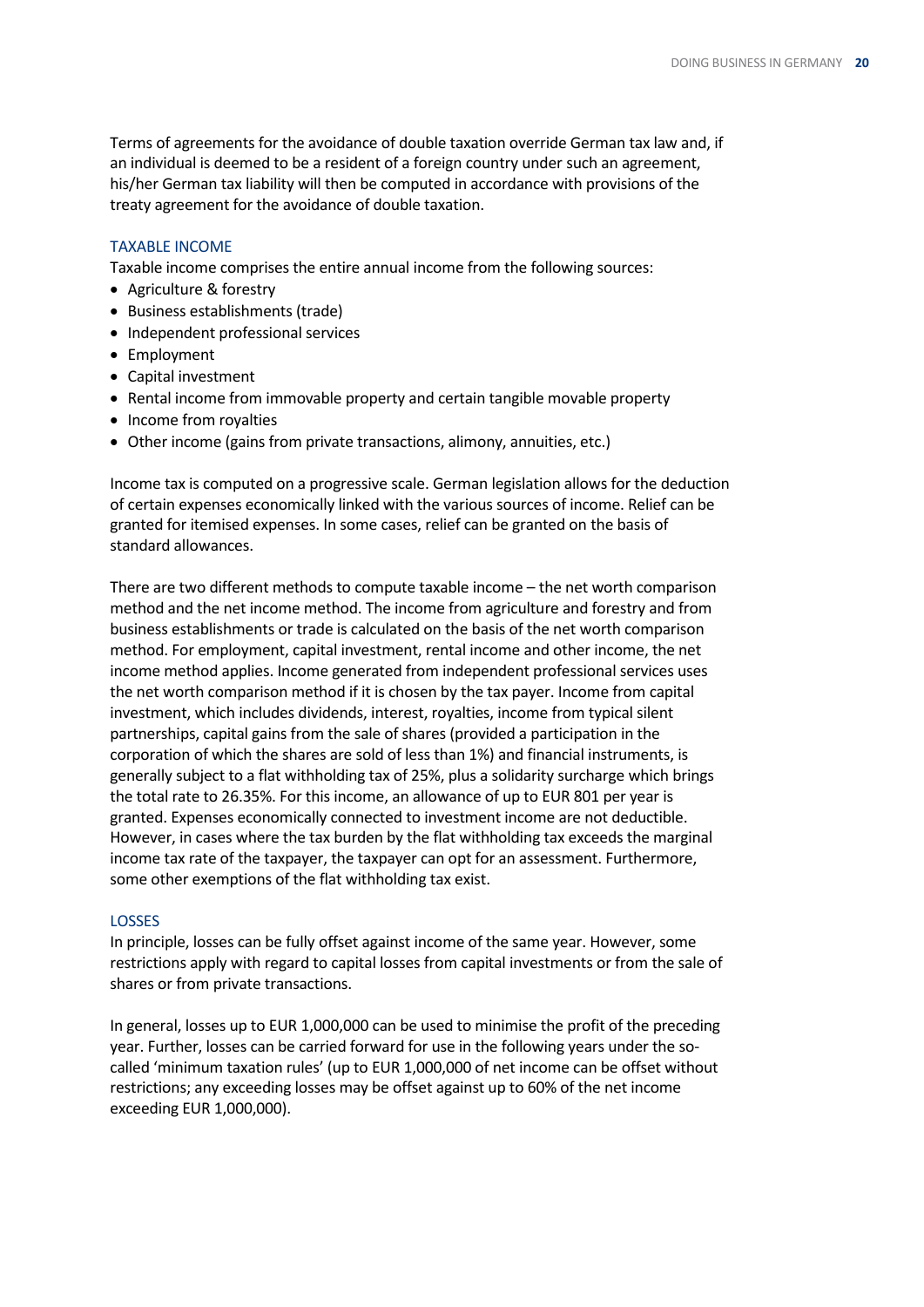### TAX RATES

In 2015, individuals were subject to federal rates of taxation as shown in the table below.

### TABLE 3

*Overview of income tax rates and allowances for individuals*

|                          | <b>SINGLE</b> | <b>MARRIED</b>                             | <b>TAX RATE</b> |
|--------------------------|---------------|--------------------------------------------|-----------------|
| Basic personal allowance | EUR 8,354     | EUR 16,708                                 | 0%              |
| Progressive rates of:    |               | EUR 8,355 - 52,881 EUR $16,709 - 105,763$  | $14 - 42%$      |
| Tax rate as of:          |               | EUR 52,882 - 250,730 EUR 105,764 - 501,461 | 42%             |
| Highest tax rate as of:  | EUR 250,731   | EUR 501,462                                | 45%             |

A 5.5% solidarity surcharge is levied on the amount of tax computed according to the allowances and rates shown in the table above.

Taxes on income from employment are based on the employee's monthly salary (PAYE). It is the employer's duty to deduct tax and to forward it to the fiscal authorities. At the end of the year, the tax amount withheld throughout the year will be certified on the employee's wage tax card in order to be taken into account in the final income tax assessment.

# **UNINCORPORATED COMPANIES AND INDIVIDUALS – TRADE TAXATION**

#### TAXABLE PERSONS

Individuals and unincorporated companies carrying on a trade or business in Germany are subject to trade tax. Trade tax is collected by the municipalities.

### TAX CALCULATION AND TAX RATE

The basis for the trade tax computation is the income for income tax purposes, subject to certain adjustments. Some expenses that can be deducted for income tax purposes are non-deductible for trade tax purposes and vice versa. In 2015, major adjustments include:

- A 25% non-deductibility of the sum consisting of interest payments for debts, annuities and permanent charges
- Profits of a silent partner
- 20% of lease payments for movable assets and 50% of lease payments for immovable assets
- 25% of licence payments if a threshold of EUR 100,000 is exceeded.

For trade tax purposes, the income of individuals and unincorporated companies is minimised by an allowance of EUR 24,500.

Trade tax rates vary from one municipality to another, because municipalities have a degree of discretion when fixing the multiplier on this tax, which is one part of the effective trade tax rate. The other part of the effective trade tax rate is a federal base rate of 3.5%. The system of computation is fairly complicated, but the average trade tax rate is approximately 14% on the basis of a multiplier of 400%. If there is a higher or lower multiplier, trade tax rates increase or fall. For example, Berlin has a multiplier of 410%, Cologne 475%, Dusseldorf 440%, Frankfurt aM 460%, Hamburg 470%, Stuttgart 420% Munich 490%, Schönefeld (near Berlin) 240% and Zossen (near Berlin) 200%.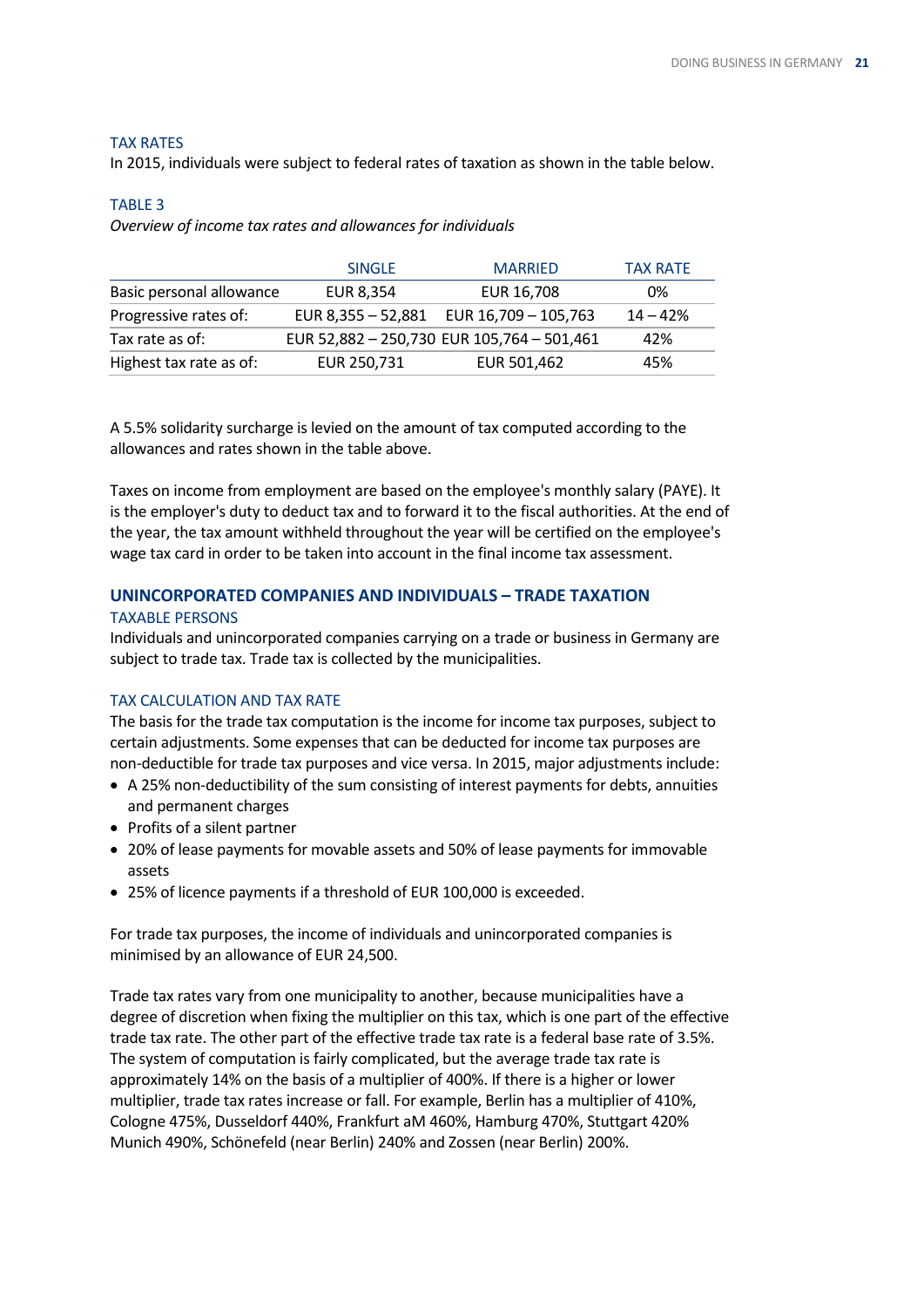A firm with permanent establishments spread over several municipalities will have the tax distributed amongst the municipalities according to a key based on the size of the payroll.

Due to the 2008 Business Tax Reform, trade tax has to be considered as a non-deductible tax expense for income and trade tax purposes from 2008 onwards. However, a part of the trade tax (the weighting factor of 3.8 on income for trade tax purposes multiplied with the federal base rate) can be deducted from the personal income tax burden of individuals/partners of a partnership.

### LOSSES

Trade losses cannot be carried back; however, they can be carried forward without any limit in time under the 'minimum taxation rules' (as already mentioned).

### TABLE 4

*Example calculation of income tax and trade tax for unincorporated companies*

|                                        | <b>EXAMPLE (EUR)</b> |           |
|----------------------------------------|----------------------|-----------|
| <b>Trade tax</b>                       |                      |           |
| Taxable income for trade tax purposes  | 1,000,000            | 1,000,000 |
| Amount of deduction                    | 24,500               |           |
|                                        | 975,500              |           |
| Assessment base                        |                      |           |
| (Base rate 3.5%)                       | 34,143               |           |
| Trade tax (multiplier 400%)            | 136,570              | 136,570   |
| Income tax                             |                      |           |
| Taxable income before taxes            | 1,000,000            |           |
| Tax rate pursuant to §32a Abs. 1 S. 2  |                      |           |
| Nr. 5 German Income Tax Act            |                      |           |
| Income tax                             | 434,306              |           |
| Deduction of trade tax pursuant to §35 |                      |           |
| German Income Tax Act                  |                      |           |
| (Trade tax assessment base x 3.8)      | <u>129,742</u>       |           |
| Final income tax                       | 304,565              | 304,565   |
| Solidarity Surcharge 5.5%              | 16,751               | 16,751    |
| Net income                             |                      | 542,114   |

# **CORPORATIONS – CORPORATE INCOME TAX**

### TAXABLE ENTITIES

Corporations, such as stock corporations, limited liability companies etc., are subject to corporate income tax and a solidarity surcharge.

Corporations which have their legal seat or place of management in Germany have unlimited tax liability in Germany with regards to their worldwide income; all income of resident corporations constitutes business income, irrespective of its source.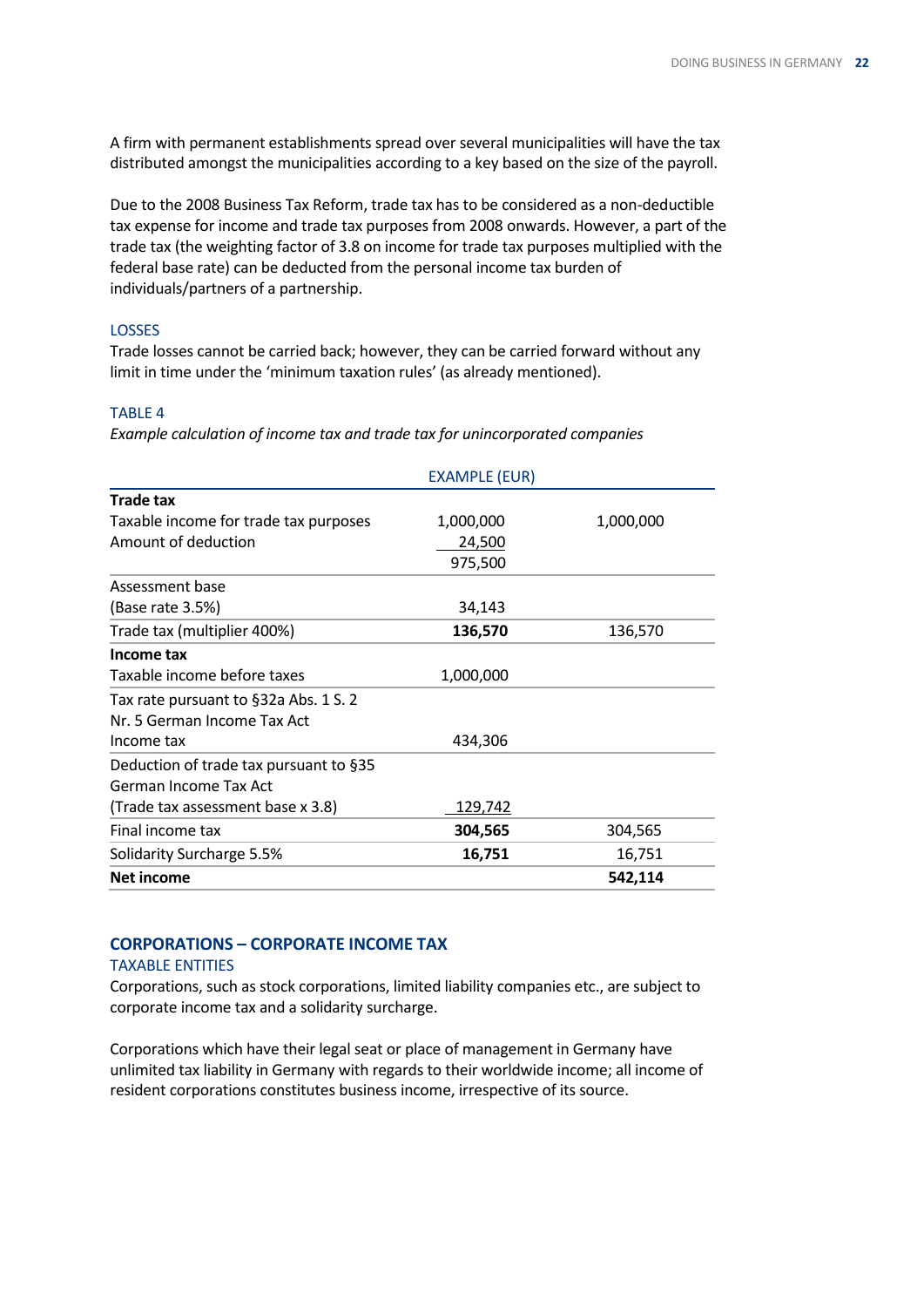In cases where a corporation does not have its legal seat or place of management in Germany, it is liable for tax only on its income derived from German sources, which includes:

- Income derived from a permanent establishment or a permanent representative in Germany
- Gains from the sale of shares in a German corporation
- Rental income
- Investment income.

The tax treatment depends on whether the tax is levied via a filing and assessment procedure (eg business income derived from a permanent establishment) or via a withholding tax procedure (eg dividends, interest, rental income from movable assets and royalties).

## TAX BASES AND RATES

Since 2008, corporate income tax is payable for income and capital gains of resident corporations at a rate of 15% of taxable income, regardless of whether the income is distributed or not.

A 5.5% solidarity surcharge is imposed on the corporate income tax, resulting in an effective tax rate of 15.825%.

Corporate income tax is levied on the total amount of income of a corporation after the deduction of business expenses, though some restrictions exist with regards to the deductibility of business expenses, personal expenses, taxes, interest and dividends. Furthermore, depreciation and amortisation rules have to be considered.

Withholding taxes have to be paid on dividends and interest payments to resident corporations at a rate of 25% plus a solidarity surcharge of 5.5%, resulting in an effective tax rate of 26.375%. These withholding taxes are creditable against the tax liability of the recipient.

The same rates apply for non-resident corporations. However, the withholding tax rate for dividends and interest payments to these non-resident corporations may be minimised by regulations of double tax treaties or EU Directives. Furthermore, there is additional withholding tax regulation for income subject to the tax withholding procedure.

### TAX SYSTEM

As corporations are taxed as separate legal entities and independently from their shareholders, the risk of double taxation exists in cases where profit distributions are made to shareholders, since taxes are levied at the level of the corporation and at the level of shareholders. The basic aim of the corporate income tax system is to avoid or reduce such double taxation.

Today, in Germany, a double taxation system is in place which considers the risk of double taxation insofar as corporate profits are taxed at the level of the corporation (at the corporate income tax rate) and dividends are taxed at the level of the shareholders. This is done by not taking total dividend payments.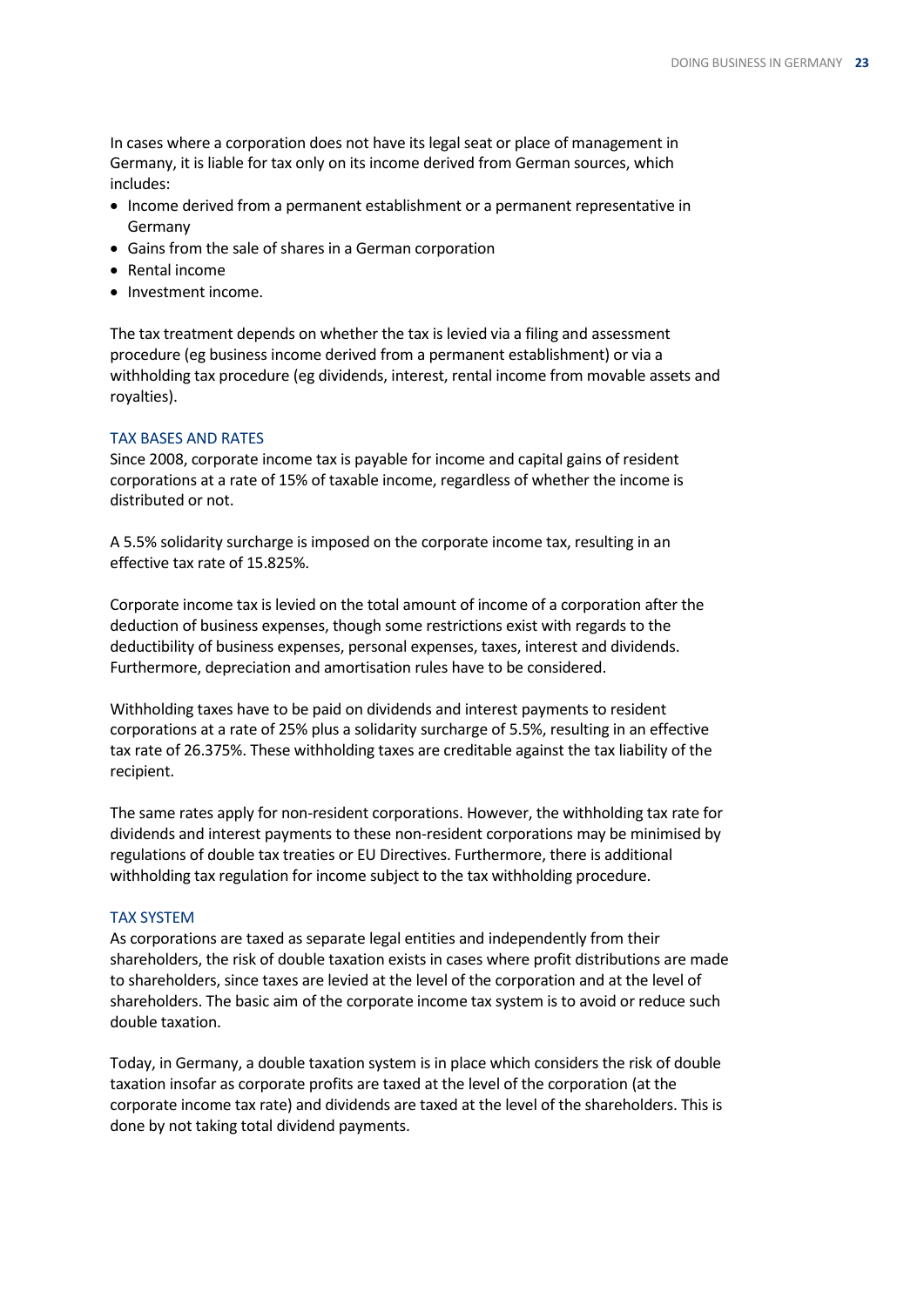Under the former so-called 'imputation' or 'split-rate system', a full imputation credit was granted to resident shareholders. This ended in 2001, when transitional regulations were arranged. From 2002 to 2008, a 'half-income-system' was applied at the level of shareholders. From 2009 onwards, the 'half-income-system' was replaced by the 'partialincome-system'. Furthermore, a distinction is now made between private shareholders and shares which are held as business assets.

In the case of private shareholders, a flat withholding tax on dividends is applied at a rate of 25% plus a solidarity surcharge of 5.5%, resulting in a total rate of 26.375%. However, there are some further restrictions. For the business income of shareholders, 60% of the dividends are taxable (60% of the dividends will be included in the shareholder's personal income tax base) and 40% are tax-exempt. However, shareholder expenses related to distributed profits are deductible by 60%.

If the shareholder is a corporation with a shareholding of 10% or more, distributed profits are exempt from taxation. However, an amount equivalent to 5% of a corporation's dividend is treated as a non-deductible business expense. Hence, 95% of the dividend income is tax-exempt at the level of the shareholder. Expenses incurred which relate to such income are fully deductible for corporate tax purposes.

In every case, the corporation paying the dividend has to deduct withholding taxes at a rate of 25%. These withholding taxes are creditable against the tax liability of the recipient.

Payments of certain amounts to non-residents are subject to withholding taxes. These include payments such as royalties and licence fees, and interest and management fees.

### CAPITAL GAINS

Capital gains resulting from the sale of shares held by a corporation are fully exempt from corporate income tax. However, an amount equivalent to 5% of the capital gain is treated as a non-deductible business expense. Hence, 95% of the capital gain is tax-exempt. There is no minimum participation requirement, nor any minimum holding period, except in cases where there are restructuring situations when a seven-year holding period is required. In cases where the value of the shares has been written down tax-efficiently and has not been re-valued before the sale of the shares, the capital gain is not tax-exempt to the extent of the write-down.

At the present time, write-downs due to impaired value are not tax deductible.

All other capital gains are subject to corporate income tax and withholding taxes. However, up to 100% of capital gains resulting from the sale of real estate and buildings may be offset against the costs of similar assets acquired in the same year, the preceding year or in the following four years.

### LOSSES

Losses are deductible. Losses up to EUR 1,000,000 may be carried back to the preceding year. Losses exceeding this amount may be carried forward for use in following years under minimum taxation rules.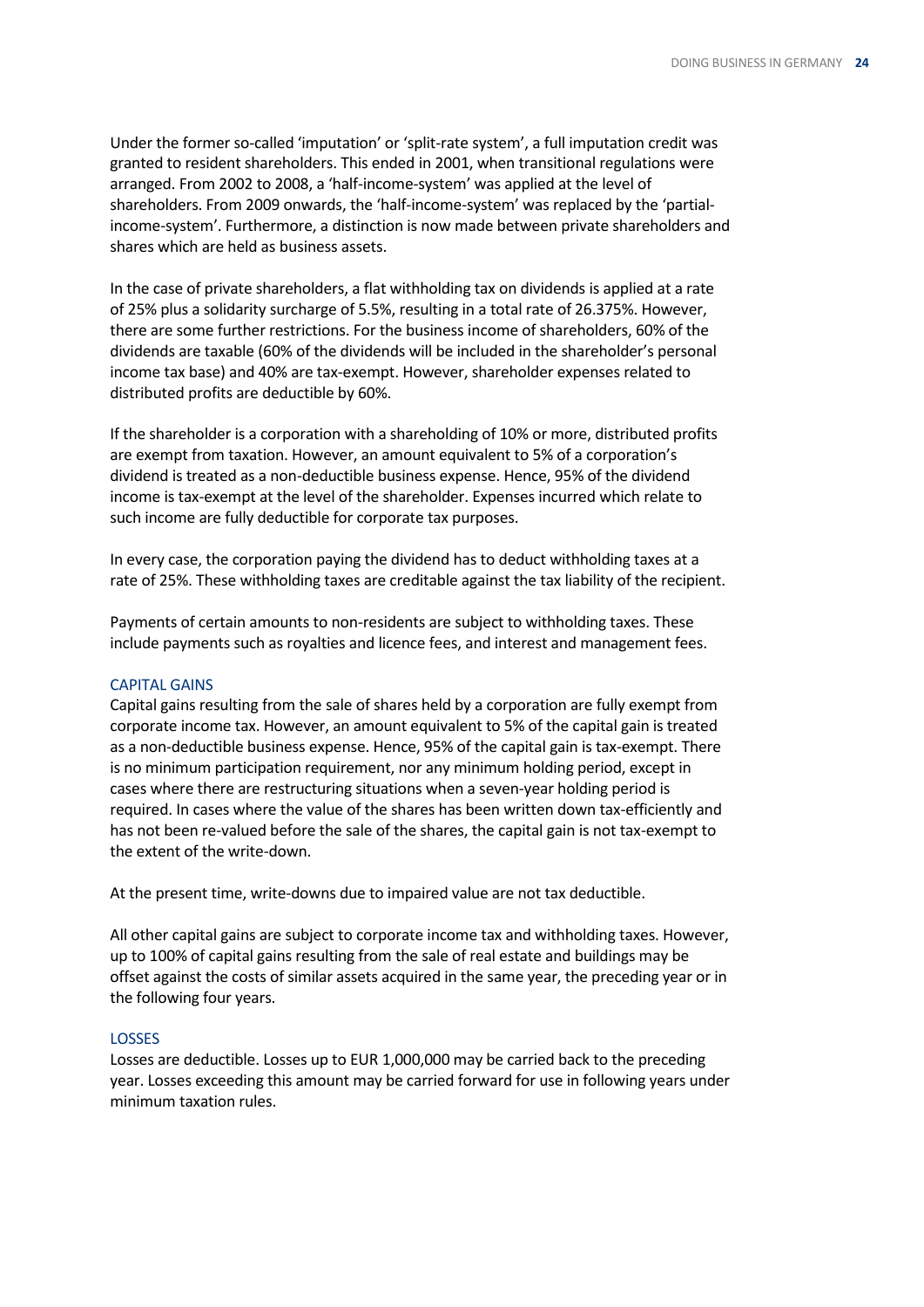However, any loss carry-forward will be erased during reorganisations and when changeof-control-rules apply. The transfer of more than 25% and less than 50% of a corporation's shares within a five-year period to one person or parties related thereto, results in pro rata forfeiture of losses. If more than 50% of the shares are transferred, losses will be erased in total. Losses resulting from the sale of shares are not tax deductible.

Restrictions apply to the offset of losses derived from foreign operations.

### EARNINGS STRIPPING RULES

Earnings stripping rules replaced the former thin-capitalisation rules following the 2008 Business Tax Reform. Now, a general limit on the deduction of interest payments is given, which applies to all kinds of debt financing. According to the earnings stripping rules, interest expenses are fully deductible if they do not exceed interest income. Any exceeding net interest expense is also deductible in cases where it does not exceed EUR 3 million. If the net interest expense is more than EUR 3 million, such interest expense is only deductible up to 30% of EBITDA (earnings before interest, taxes, depreciation and amortisation).

However, the limit rule does not apply if any of the following conditions are satisfied:

- The company is not a member of a consolidated group (a group of companies that can be consolidated under International Financial Reporting Standards – IFRS), or
- The equity ratio of the German subgroup is equal to or higher than the equity ratio for the group as a whole, as shown on the balance sheet of the preceding fiscal year (the socalled 'escape clause'). A deviation up to 1% downwards is not harmful. A 'group' is defined as a group of entities that could be considered under IFRS, regardless of whether a consolidation has actually been carried out. The escape clause does not apply if any entity in the worldwide group has received loans from a substantial shareholder (more than 25%) or related party not included in the group and if the interest paid on such a debt exceeds 10% of the net interest expense.

# **CORPORATIONS –TRADE TAX**

TAXABLE ENTITIES All corporations carrying on a business in Germany are subject to trade tax.

## TAX CALCULATION AND RATES

In principle, the rules and regulations applicable to the computation of trade tax for corporations correspond to those applicable for unincorporated businesses. However, the allowance of EUR 24,500 does not apply for corporations.

Furthermore, dividends received from shareholdings in resident or non-resident companies are subject to trade tax if the participation is less than 15% at the beginning of the fiscal year, although these dividends are tax-exempt with regards to corporate income tax (see previous section).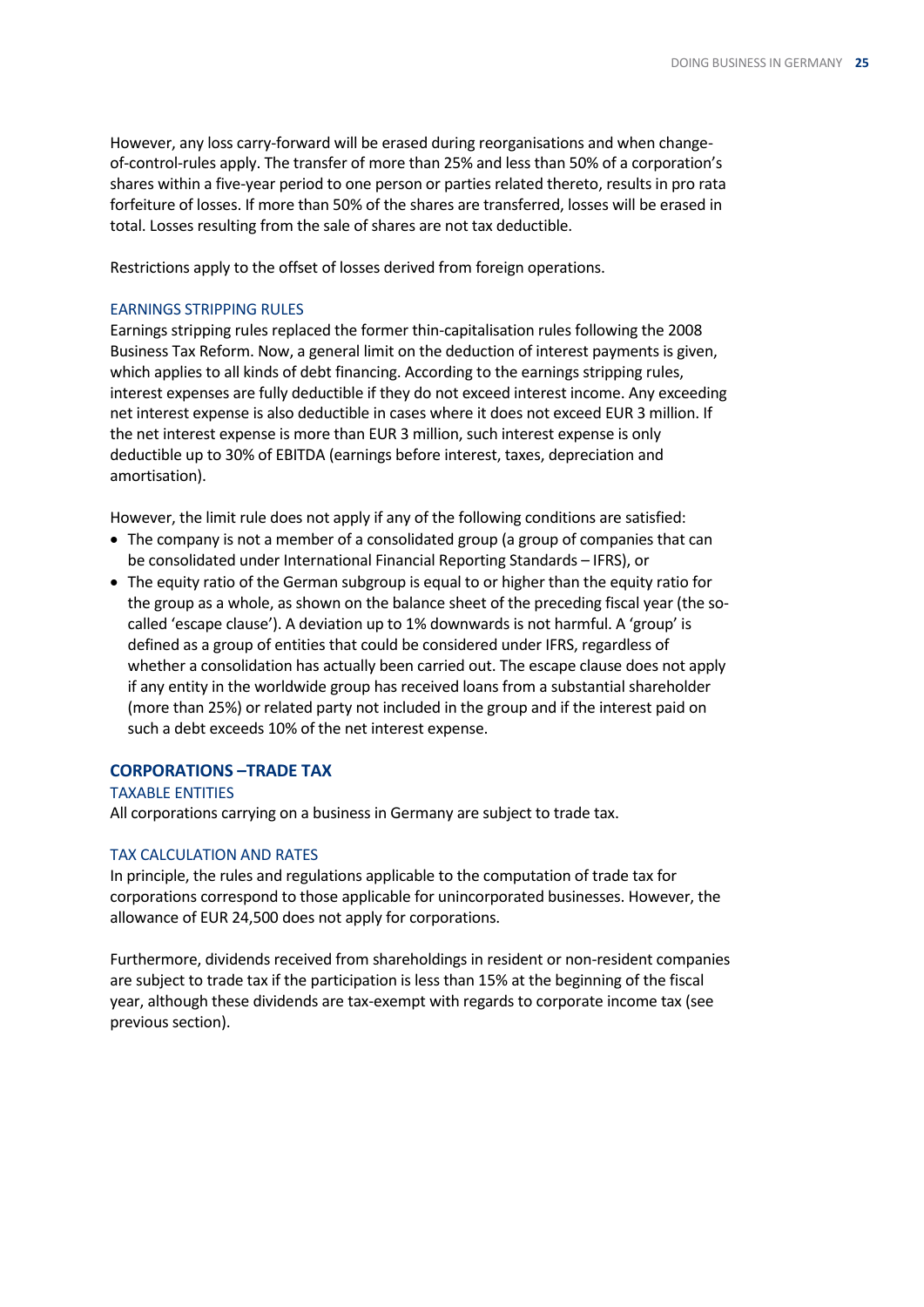# TABLE 5

*Example calculation of income tax and trade tax for corporations*

|                                       | <b>EXAMPLE (EUR)</b> |           |
|---------------------------------------|----------------------|-----------|
| Trade tax                             |                      |           |
| Taxable income for trade tax purposes | 1,000,000            | 1,000,000 |
| Amount of deduction                   |                      |           |
|                                       | 1,000,000            |           |
| Assessment base                       |                      |           |
| (Base rate 3.5%)                      | 35,000               |           |
| Trade tax (multiplier 400%)           | 140,000              | 140,000   |
| Corporate income tax                  |                      |           |
| Taxable income before taxes           | 1,000,000            |           |
| Tax rate pursuant to §23 sec. 1       |                      |           |
| German Corporate Income Tax Act (15%) |                      |           |
| Corporate income tax                  | 150,000              | 150,000   |
| Solidarity Surcharge 5.5%             | 8,250                | 8,250     |
| <b>Net income</b>                     |                      | 701,750   |

# TABLE 6

*Example calculation of income and other taxes for a shareholder*

|                                             | <b>PRIVATE (FLAT</b> | <b>BUSINESS (PARTIAL</b> |
|---------------------------------------------|----------------------|--------------------------|
|                                             | WITHHOLDING TAX) -   | <b>INCOME SYSTEM)-</b>   |
|                                             | <b>EUR</b>           | <b>EUR</b>               |
| Dividend from corporation                   | 701,750              | 701,750                  |
| Withholding tax (25%)                       |                      | 175,438                  |
| Flat withholding tax (25%)                  | 175,438              |                          |
| Solidarity Surcharge (5.5%)                 | 9,649                | 9,649                    |
| Cash dividend                               | 516,663              | 516,663                  |
| Taxable income of shareholder (60% of       |                      |                          |
| 701,750)                                    |                      | 421,050                  |
| Income tax (on 421,050)                     |                      |                          |
| Tax rate pursuant to §32a Abs. 1 S. 2 Nr. 5 |                      |                          |
| German Income Tax Act                       |                      |                          |
| Income tax                                  |                      | 173,779                  |
| Solidarity Surcharge 5.5%                   |                      | 9,558                    |
| Net income                                  | 516,663              | 518,414                  |
| (Creditable withholding tax and solidarity  |                      |                          |
| surcharge have been considered; church      |                      |                          |
| tax has not been considered)                |                      |                          |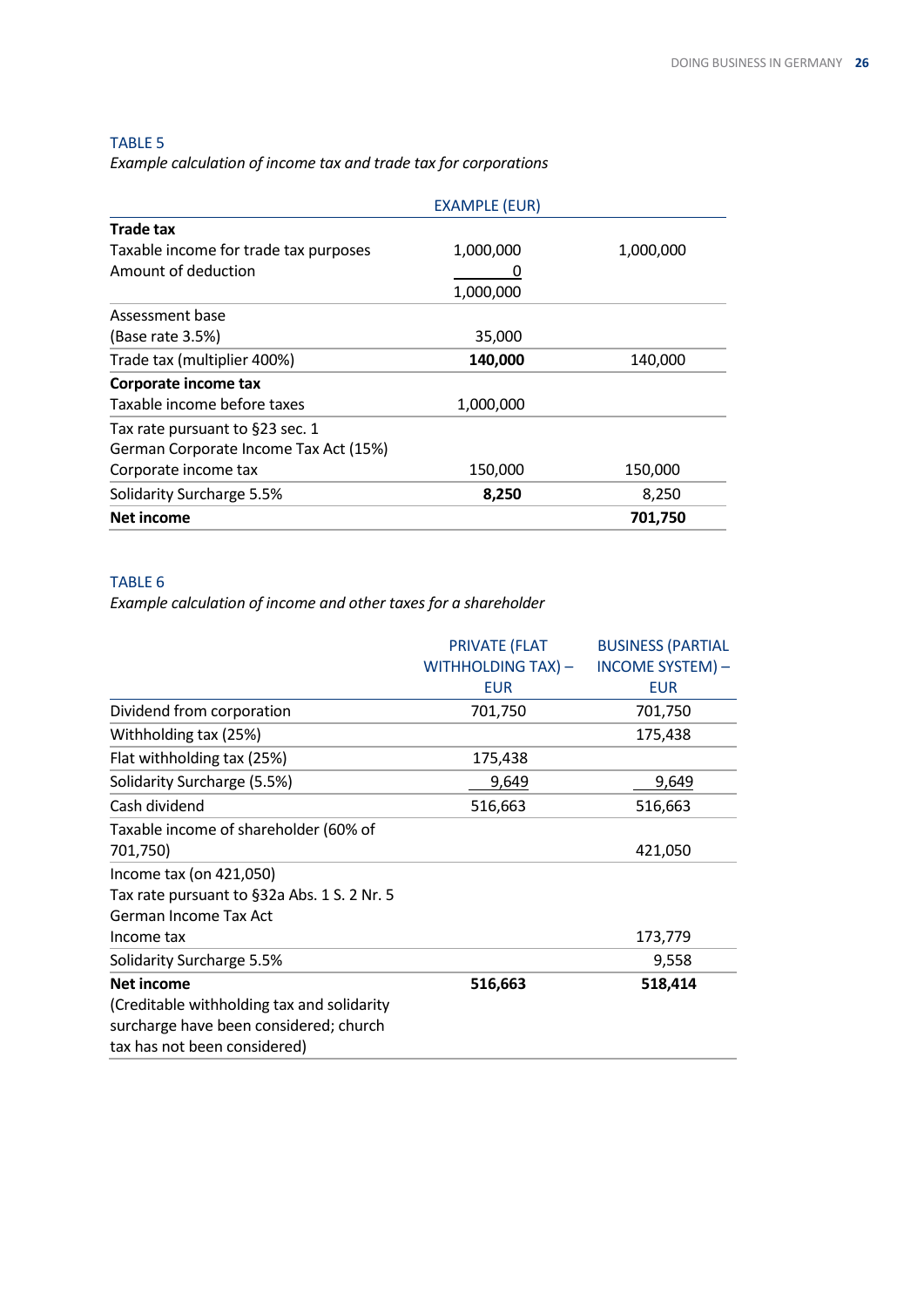### TABLE 7

*Comparison for incorporated and unincorporated companies*

|                                                                   | <b>CORPORATION</b> | <b>UNINCORPORATED</b> |
|-------------------------------------------------------------------|--------------------|-----------------------|
|                                                                   |                    | <b>COMPANY</b>        |
| Profit before tax                                                 | 1,000,000          | 1,000,000             |
| Trade tax (multiplier 400%)                                       | 140,000            | 136,570               |
| Corporation tax + solidarity surcharge                            | 158,250            |                       |
| Income tax + solidarity surcharge in case<br>of full distribution |                    | 321,316               |
| Net income                                                        | 701,750            | 542,114               |

### TAXATION OF PERMANENT ESTABLISHMENTS IN GERMANY

According to German tax law, a permanent establishment is defined as an operational facility (representation office, plant, sales office, etc.) that serves to carry out business activities in Germany.

Commercial activities include all sorts of business transactions that exceed the mere preparation of business contacts or other auxiliary services. The permanent establishment has its own internal organisation and bookkeeping and could, therefore, exist as an independent commercial entity without major restructuring efforts.

Because there are different national definitions of the term 'permanent establishment', the tax committee of the Organisation for Economic Co-operation and Development (OECD) has come up with a uniform definition (cf. article 5, OECD sample convention).

The right of taxation is usually regulated by means of Treaties for the Avoidance of Double Taxation between Germany and another country. In most cases, taxation takes place in Germany in line with the international principle of the place of operations. The other country, therefore, does not levy taxes on the profits of permanent establishments located in Germany.

If the foreign parent company is an unincorporated partnership, then the profits of the permanent establishment located in Germany are usually subject to German income tax.

Profits are, as a consequence, exempt from further taxation in the parent company's country of domicile. Losses of a permanent establishment can only be offset against positive income within the scope of the limited liability for taxes in Germany. Both a loss carry-back and a loss carry-forward are possible for the income of a permanent establishment.

If the 'parent company' is a corporation, the profits of the permanent establishment will be subject to corporation tax and trade tax.

### SOLIDARITY SURCHARGE

The solidarity surcharge on income and corporation tax has been introduced to raise additional funds for German reunification.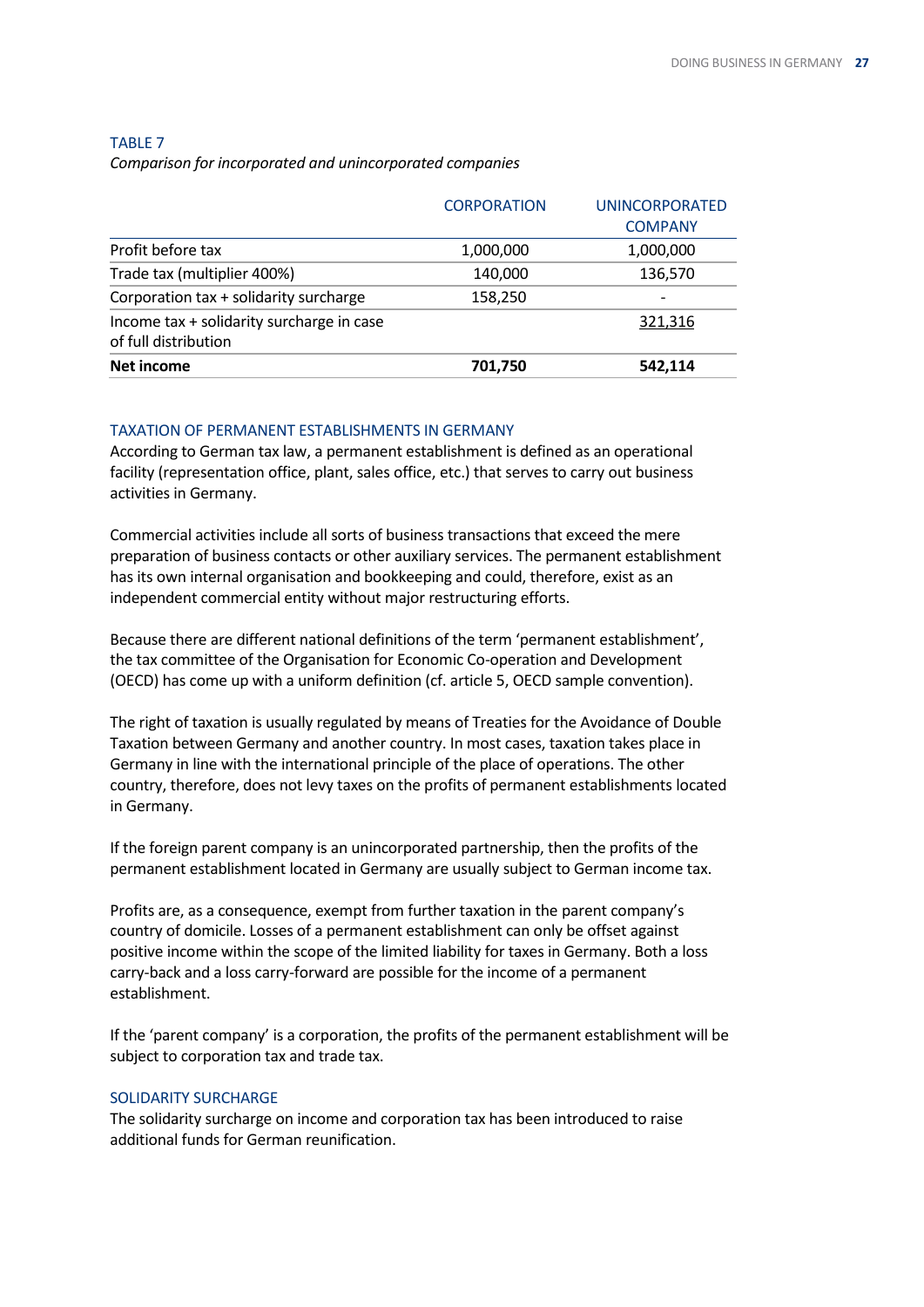The solidarity surcharge amounts to 5.5% of the respective income or corporation tax burden assessed for the fiscal year.

The surcharge applies to individuals as well as corporations, associations and conglomerations of property with limited or unlimited tax liability located in any part of Germany.

The solidarity surcharge has been introduced only as a temporary tax burden. It will be phased out eventually, although no definite time has been set by legislation.

### **OTHER TAXES**

### VALUE ADDED TAX (VAT)

German VAT is a general tax on the consumption of goods and services in Germany. In principle, all entrepreneurs, corporations or individuals are subject to VAT. This applies also to non-resident entrepreneurs who offer supplies or perform services in Germany.

Several regulations exist that set out whether goods or services are subject to German VAT. The German VAT Act complies predominantly with the Council Directive 2006/112/EC (VAT Directive).

The VAT liability for goods or services can fall under one of three main categories:

- Taxable at the standard rate (currently 19%) or at the reduced rate (7%)
- Exempt
- Outside the scope of Germany.

In Germany, for some kinds of services and supplies, a reverse-charge-system is applicable.

### CHURCH TAX

Residents in Germany who have chosen to officially register themselves as members of the Roman Catholic or Protestant-Lutheran churches are liable to church tax. Church tax is not a sub-category of personal income tax. However, the amount of church tax depends on the personal income tax liability.

Depending on the federal state, church tax is between 8–9% of an individual's personal income tax burden. Church tax is collected by the tax authorities and distributed among the churches.

Secular persons or members of other religious affiliations are not liable for church tax.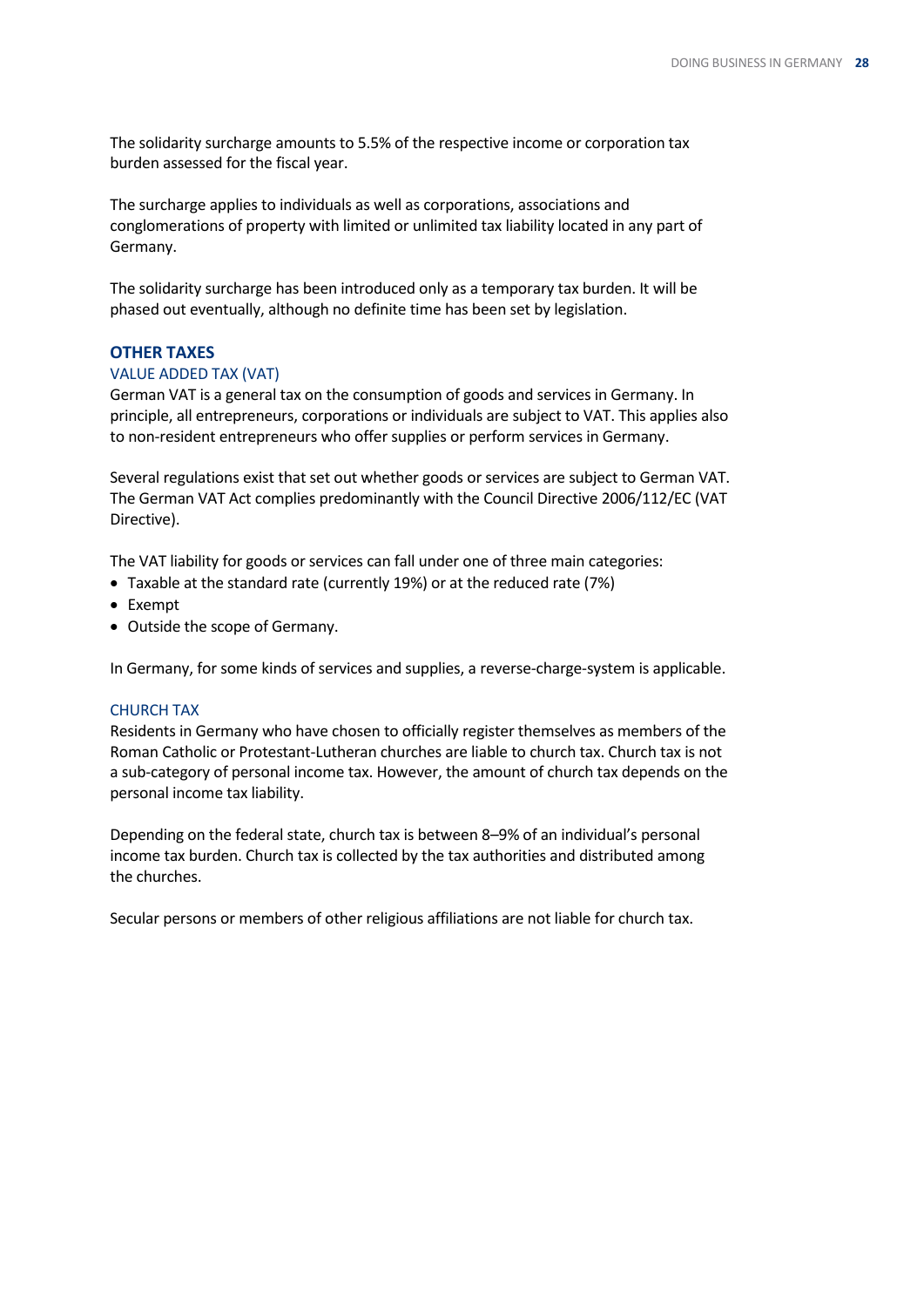# <span id="page-28-0"></span>7 – ACCOUNTING & REPORTING

# **ACCOUNTING AND CORPORATE RECORDKEEPING**

Adequate financial records must be kept by all businesses operating in Germany.

Books must clearly show all commercial transactions and the financial position pursuant to generally accepted accounting principles. Bookkeeping must be maintained in such a way that an outside expert can derive, within a reasonable timeframe, an overview of the business operations and the position of the firm. Business operations need to be comprehensible from their origins through to completion.

At the end of each financial year, both unincorporated and incorporated firms must prepare their annual financial statements, including a balance sheet as well as an income statement.

In addition, corporations must prepare notes to the financial statement and a management report. The latter must make reference to the development of the company's main business activities. Furthermore, an assessment of the present situation and future developments must be made. The notes to the financial statement must include details as prescribed by statute and by law. These details need to give further explanation to individual items in the balance sheet and income statement respectively.

German legislation has incorporated the rules and regulations of the European Economic Community (EEC) Fourth Directive on accounting and reporting issues, the EEC Seventh Directive on consolidated accounts and the EEC Eighth Directive on account control and external auditing requirements. The last modification was made with the implementation of the EU-Fair-Value-Directive and the EU-Modernisation-Directive.

The required statutory corporate records generally include:

- The documents of incorporation
- The company articles
- All minutes of shareholders' meetings
- A register of shareholders and directors
- Prescribed accounting documents.

The prescribed accounting documents include the following:

- Commercial business records, inventories, opening balance sheets, annual financial statements, management reports, procedural instructions and other organisational documents necessary for interpreting such documents
- Incoming business correspondence
- Copies of mailed business correspondence.

Records need to be kept regularly for ten years. If the documents are needed for tax purposes, a longer period of keeping may become effective.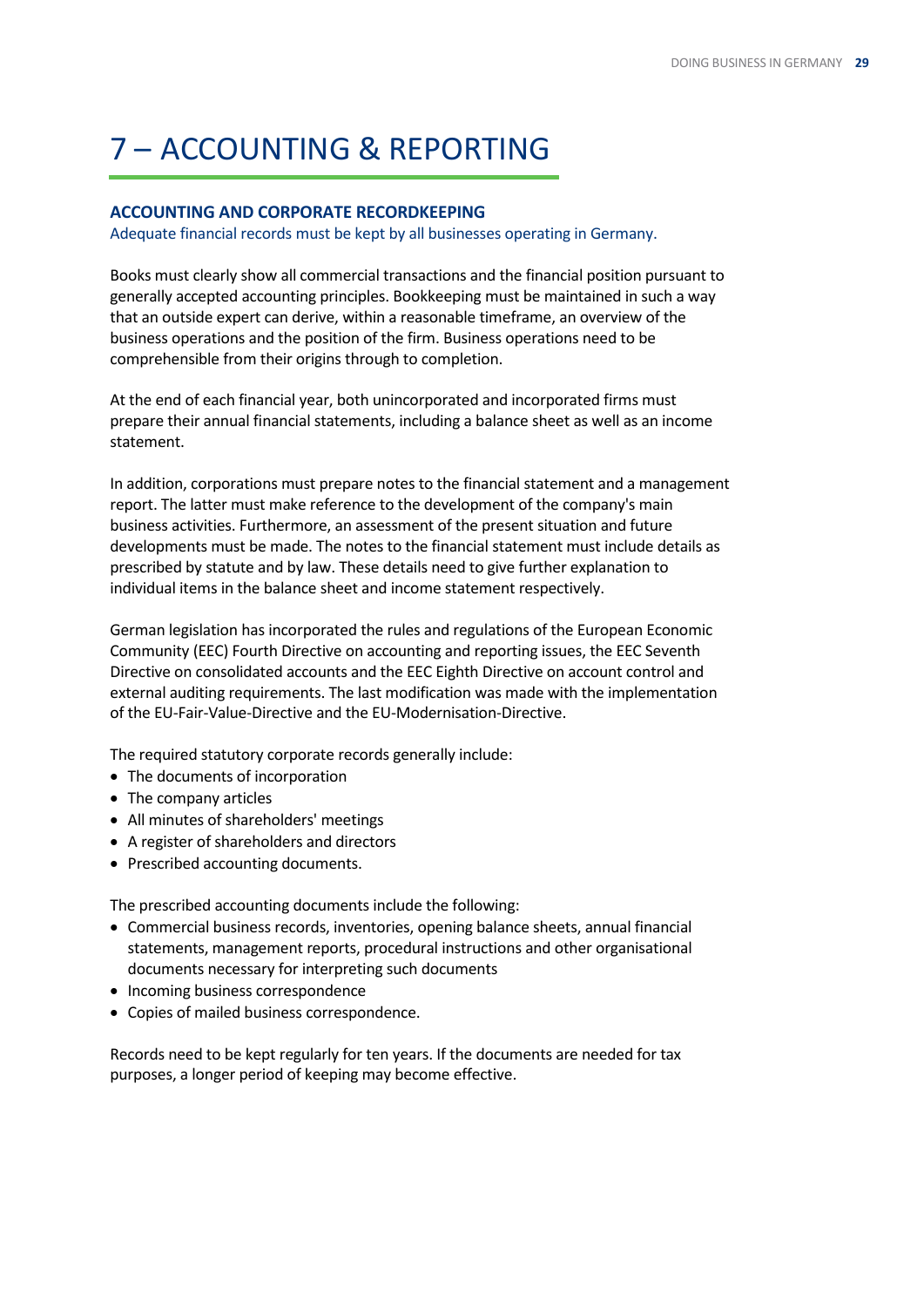The German Commercial Code (HGB) also prescribes the preparation of inventories for the end of every business year. The inventory must be taken within a period consistent with orderly business practice. Certain procedures for simplifying the keeping of an inventory are allowed if they are in accordance with generally accepted accounting principles. The informational value of the inventory prepared by these methods must match the informational value of an inventory prepared on the basis of a physical count.

### AUDIT REQUIREMENTS

Unincorporated companies are generally not obliged to appoint an external auditor. The audit and disclosure requirements do, however, take effect when certain size criteria are met. These are currently set at:

- A balance sheet total exceeding EUR 65 million
- An annual turnover exceeding EUR 130 million
- An annual average of more than 5,000 employees.

At least two of the above thresholds must be exceeded on three successive balance sheet dates.

The audit requirements for corporations and for a special limited partnership (GmbH & Co. KG) are contained in the German Commercial Code which groups corporations into class sizes shown in the table below.

### TABLE 8

*Corporation class sizes*

|                        | <b>SMALLEST</b> | <b>SMALL</b>         | <b>MEDIUM</b>    |
|------------------------|-----------------|----------------------|------------------|
| Balance sheet<br>total | $<$ EUR 350,000 | $\leq$ EUR 4,840,000 | ≤ EUR 19,250,000 |
| Turnover               | < EUR 700,000   | $\leq$ EUR 9,680,000 | ≤ EUR 38,500,000 |
| Employees              | < 10            | $\leq 50$            | $\leq 250$       |

Smallest, Small or Medium corporations are those that do not exceed at least two of the aforementioned criteria. For Example: Medium-sized corporations are those that exceed at least two of the criteria in column two but, at any given time, do not exceed at least two of the criteria in column three. Corporations that exceed two of the criteria in column three are classified as large. The respective characteristics need to be met on two successive balance sheet dates.

Companies listed on the stock exchange, banks, insurance companies and other companies acting in the financial sector are always classified as large corporations.

The annual financial statement and the management report of companies which are not smallest or small, according to the aforementioned definition, must be examined by an external auditor. Only audited annual financial statements can be adopted.

The legally required consolidated financial statement and consolidated management report of companies always need to be examined by an external auditor.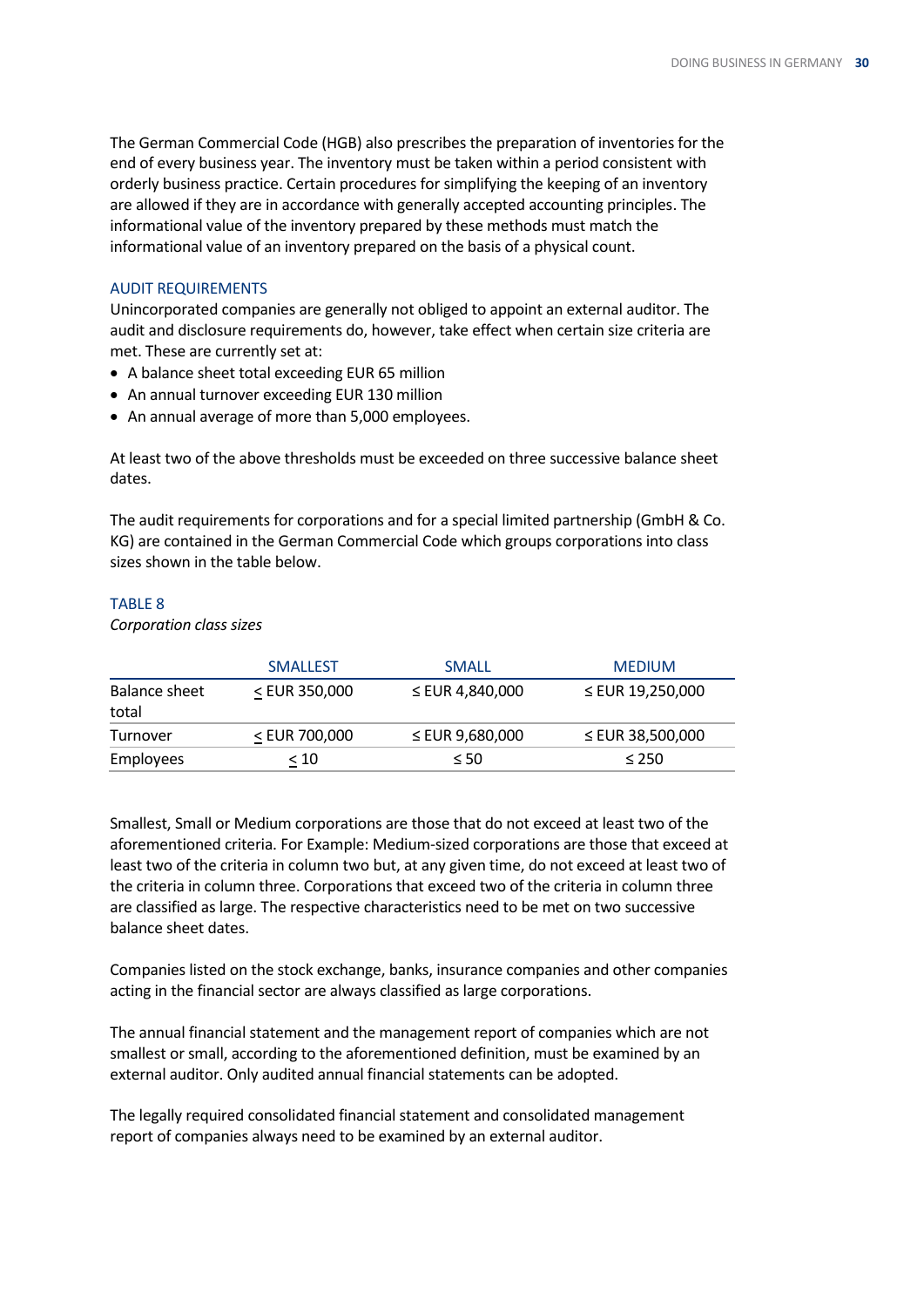### DISCLOSURE REQUIREMENTS

The legal representatives of companies must file the annual financial statement at the electronic commercial register without undue delay after its presentation to the shareholders, and no later than nine months (for small corporations, 12 months) into the following business year after the closing day. The law distinguishes again between different class sizes of company, as shown in the table below:

## TABLE 9

*Type of disclosure, according to company size*

|                             | <b>SMALLEST</b>          | <b>SMALL</b> | <b>MEDIUM</b> | LARGE |
|-----------------------------|--------------------------|--------------|---------------|-------|
| Disclosure of balance sheet | CR/FG                    | FG           | FG            | FG    |
| Income statement            | $\overline{\phantom{0}}$ |              | FG            | FG    |
| Notes to the financial      |                          | FG           | FG            | FG    |
| statement                   |                          |              |               |       |
| Management report           |                          |              | FG            | FG    |

CR = Commercial Register (Unternehmensregister)

FG = Federal Gazette (Bundesanzeiger)

Large corporations are also subject to disclosure of their annual financial statements and of the management report in the Electronic Federal Gazette.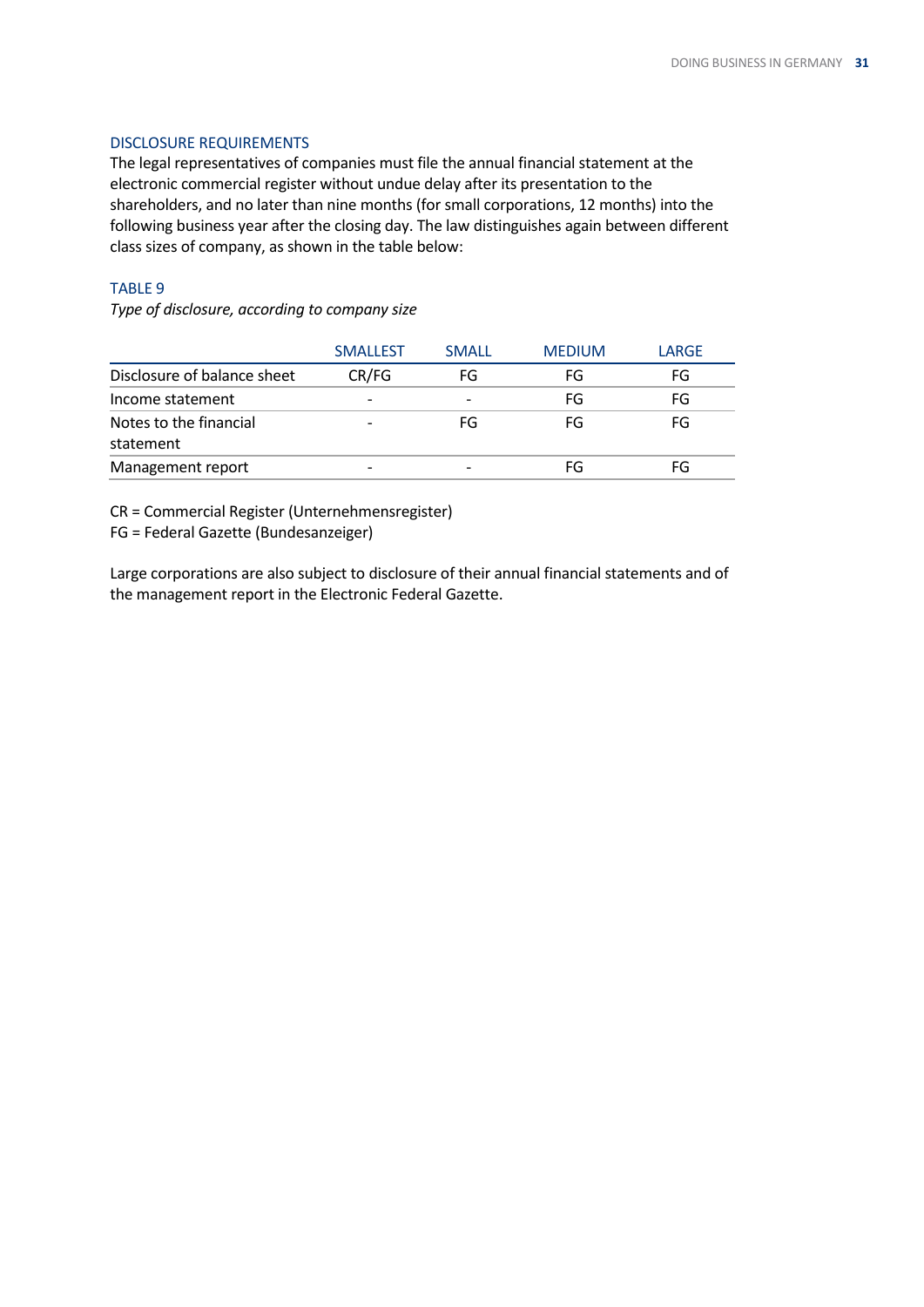# <span id="page-31-0"></span>8 – UHY REPRESENTATION IN **[GERMANY](#page-0-0)**

## **BERLIN**

UHY Lauer & Dr. Peters KG Zimmerstraße 23 D-10969 Berlin Germany

Phone: +49 30 22 65 93-0 Fax: +49 30 22 67 90 50 Email: [berlin@uhy-berlin.de](mailto:berlin@uhy-berlin.de) Website: [www.uhy-berlin.de](http://www.uhy-berlin.de/)

Contact: Dr. Ulla Peters a[t peters@uhy-berlin.de](mailto:peters@uhy-berlin.de)

# **BREMEN**

Clostermann & Jasper Partnerschaft Kleiner Ort 5 D-28357 Bremen Germany

Phone: +49 421 16 23 70 Fax: +49 421 16 23 725 Email: [info@clostermann-jasper.de](mailto:info@clostermann-jasper.de) Website: [www.clostermann-jasper.de](http://www.clostermann-jasper.de/)

Contacts: Oliver Gampper a[t og@clostermann-jasper.de](mailto:og@clostermann-jasper.de) Torsten Jasper at [tj@clostermann-jasper.de](mailto:tj@clostermann-jasper.de)

### **COLOGNE**

Dr. Leyh, Dr. Kossow & Dr. Ott KG Siegburger Str. 215 D-50679 Cologne Germany

Phone: +49 221 36 00 60 Fax: +49 221 36 00 66 6 Email: [koeln@lko.de](mailto:koeln@lko.de) Website: [www.lko.de](http://www.lko.de/)

Contacts: Gunter Stoeber a[t gunter.stoeber@lko.de](mailto:gunter.stoeber@lko.de) Horst Leyh a[t horst.leyh@lko.de](mailto:horst.leyh@lko.de) Birgit Seidel at [seidel@lko.de](mailto:seidel@lko.de)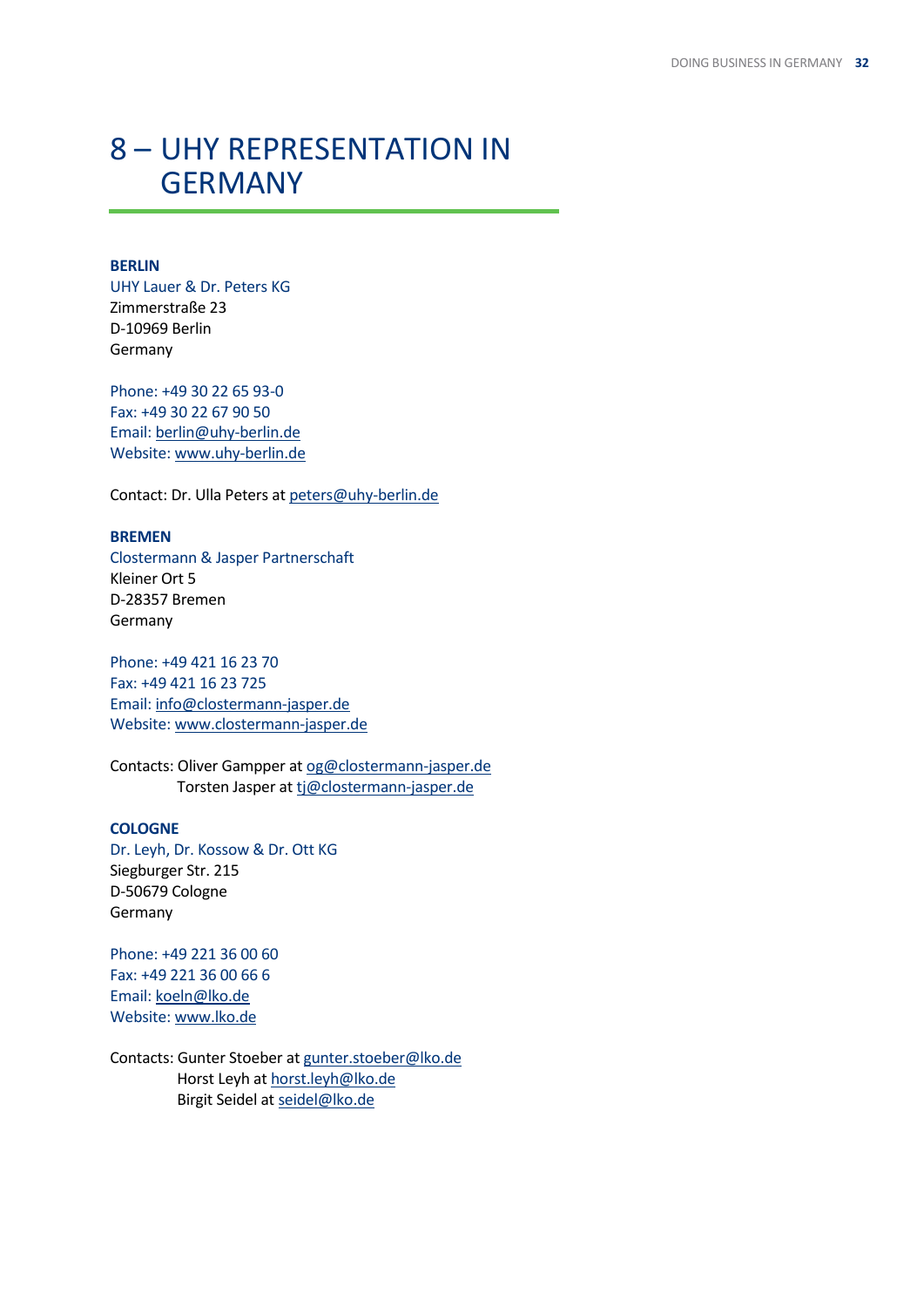### **FRANKFURT**

UHY Wahlen & Partner Gerbermühlstraße 7 D-60594 Frankfurt am Main Germany

Phone: +49 69 6605 9379 0 Fax: +49 69 66059379 99 Email: [frankfurth@uhy-wahlen.de](mailto:frankfurth@uhy-wahlen.de) Website: [frankfurt@uhy-wahlen.de](mailto:frankfurt@uhy-wahlen.de)

Contact: Thomas Wahlen at [thomas.wahlen@uhy-wahlen.de](mailto:thomas.wahlen@uhy-wahlen.de)

### **HAMBURG**

Clostermann & Jasper Partnerschaft Esplanade 41 D-20354 Hamburg Germany

Phone: +49 40 530 29 65 0 Fax: +49 40 530 29 65 65 Email: [info@clostermann-jasper.de](mailto:info@clostermann-jasper.de) Website: [www.clostermann-jasper.de](http://www.clostermann-jasper.de/)

Contact: Torsten Jasper at [tj@clostermann-jasper.de](mailto:tj@clostermann-jasper.de)

### **MUNICH**

Dr. Langenmayr GmbH Wirtschaftsprüfungsgesellschaft Seidlstrasse 30/VII D-80335 Munich Germany

Phone: +49 89 55 17 07 0 Fax: +49 89 55 17 07 49 Email: lp@dr-langenmayr.de Website[: www.dr-langenmayr.de](http://www.dr-langenmayr.de/)

Contacts: Johannes Bitzer a[t jbitzer@dr-langenmayr.de,](mailto:jbitzer@dr-langenmayr.de) Edmund Weigert at [weigert@uhy-deutschland.de](mailto:weigert@uhy-deutschland.de) Thilo Rath at [trath@dr-langenmayr.de](mailto:trath@dr-langenmayr.de)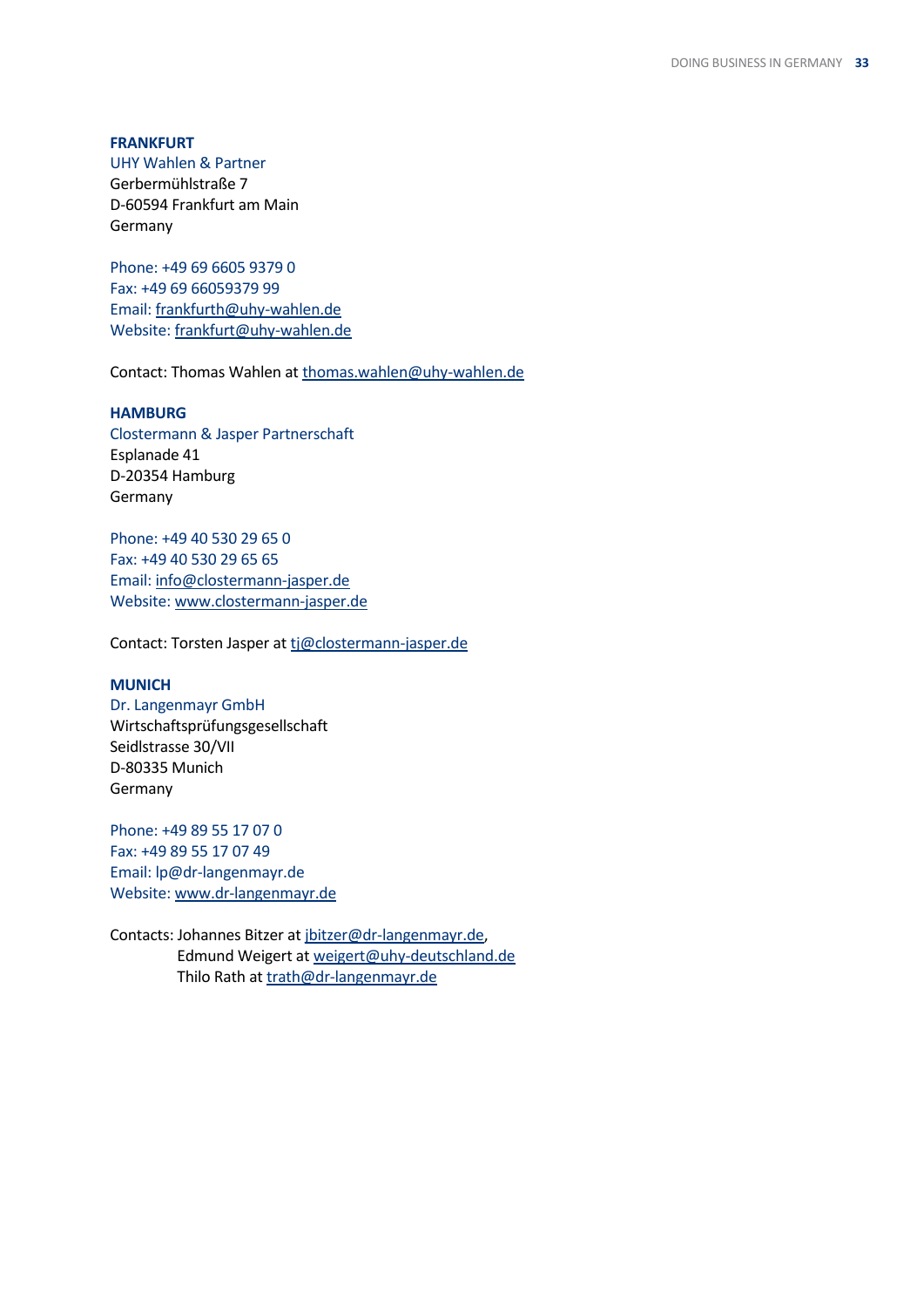### **STUTTGART**

Kullen Mueller Zinser Treuhand GmbH Wirtschaftsprüfungsgesellschaft Steuerberatungsgesellschaft Amundsenstraße 6 D-71063 Sindelfingen/Stuttgart Germany

Phone: +49 7031 863 900 Fax: +49 7031 863 899 Email: [stuttgart@uhy-deutschland.de](mailto:stuttgart@uhy-deutschland.de) Website: [www.kullen-mueller-zinser.de](http://www.kullen-mueller-zinser.de/)

Contact: Sebastian Otten a[t sebastian.otten@k-m-z.de](mailto:sebastian.otten@k-m-z.de)

### **ROSTOCK**

UHY Lauer & Dr. Peters KG Gerhart-Hauptmann-Straße 14 18055 Rostock Germany

Phone: +49 381 4 44 450 Fax: +49 381 4 44 45 29 Email: [rostock@uhy-rostock.de](mailto:rostock@uhy-rostock.de) Website[: www.uhy-rostock.de](http://www.uhy-rostock.de/)

Contact: Dr. Ulla Peters a[t peters@uhy-berlin.de](mailto:peters@uhy-berlin.de)

For current contact details, please visit: [www.uhy-deutschland.de](http://www.uhy-deutschland.de/)